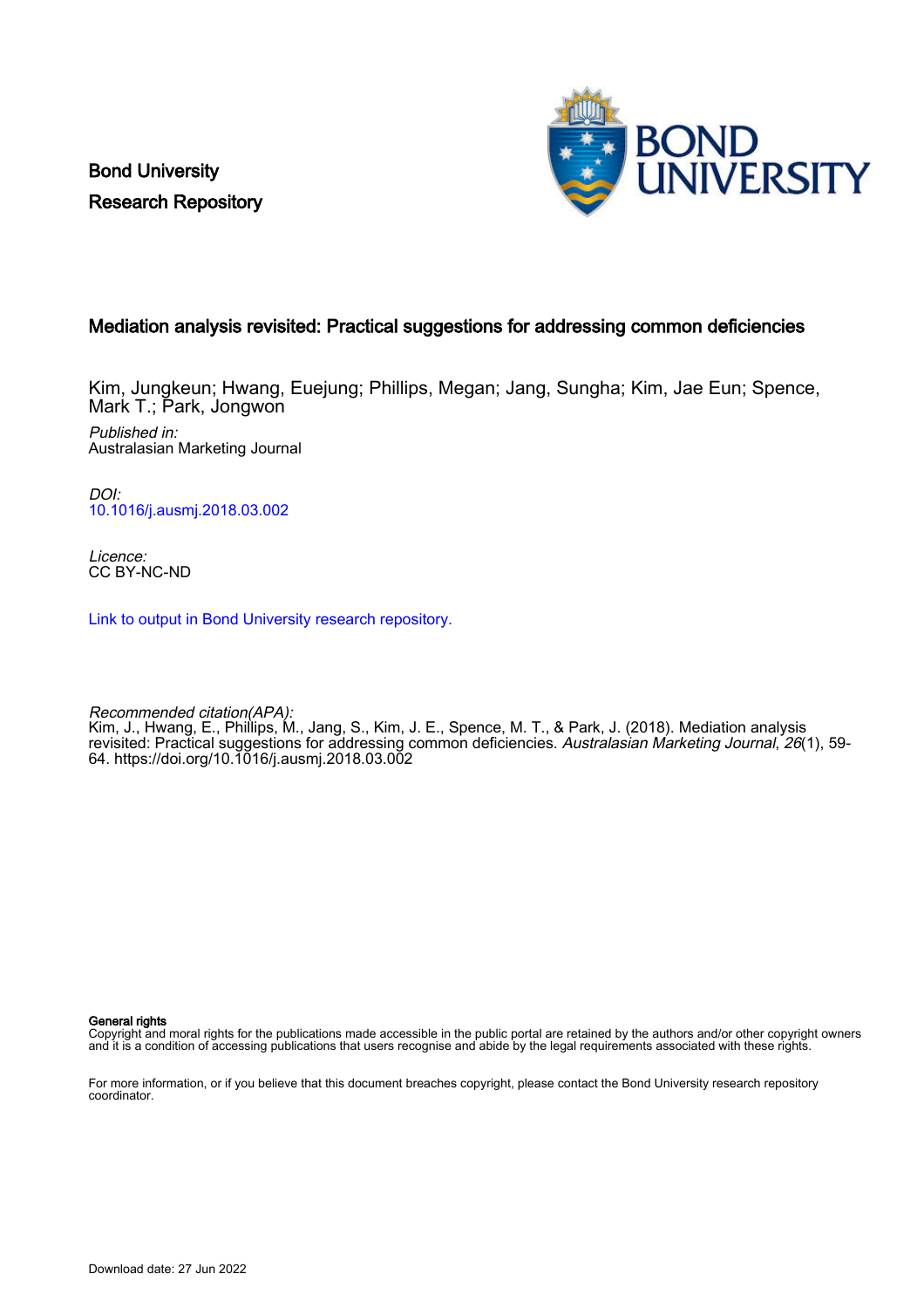#### **Mediation Analysis Revisited:**

## **Practical Suggestions for Addressing Common Deficiencies**

## **Abstract**

Four issues that can affect statistical conclusions from mediation analysis are presented here: The implications of omitting mediators; not conducting reverse mediation analysis; using inappropriate measures; and not considering a wider array of experiment-based methods. Suggestions for addressing each of these are advanced. Previous issues of AMJ, JMR and JCR are then examined to gauge the extent to which these suggestions were used. Less than half of the published papers inspected (44.4% of the total) endeavoured to address at least three of the four issues raised above. AMJ authors will realize higher statistical as well as theoretical rigor if they consider these suggestions.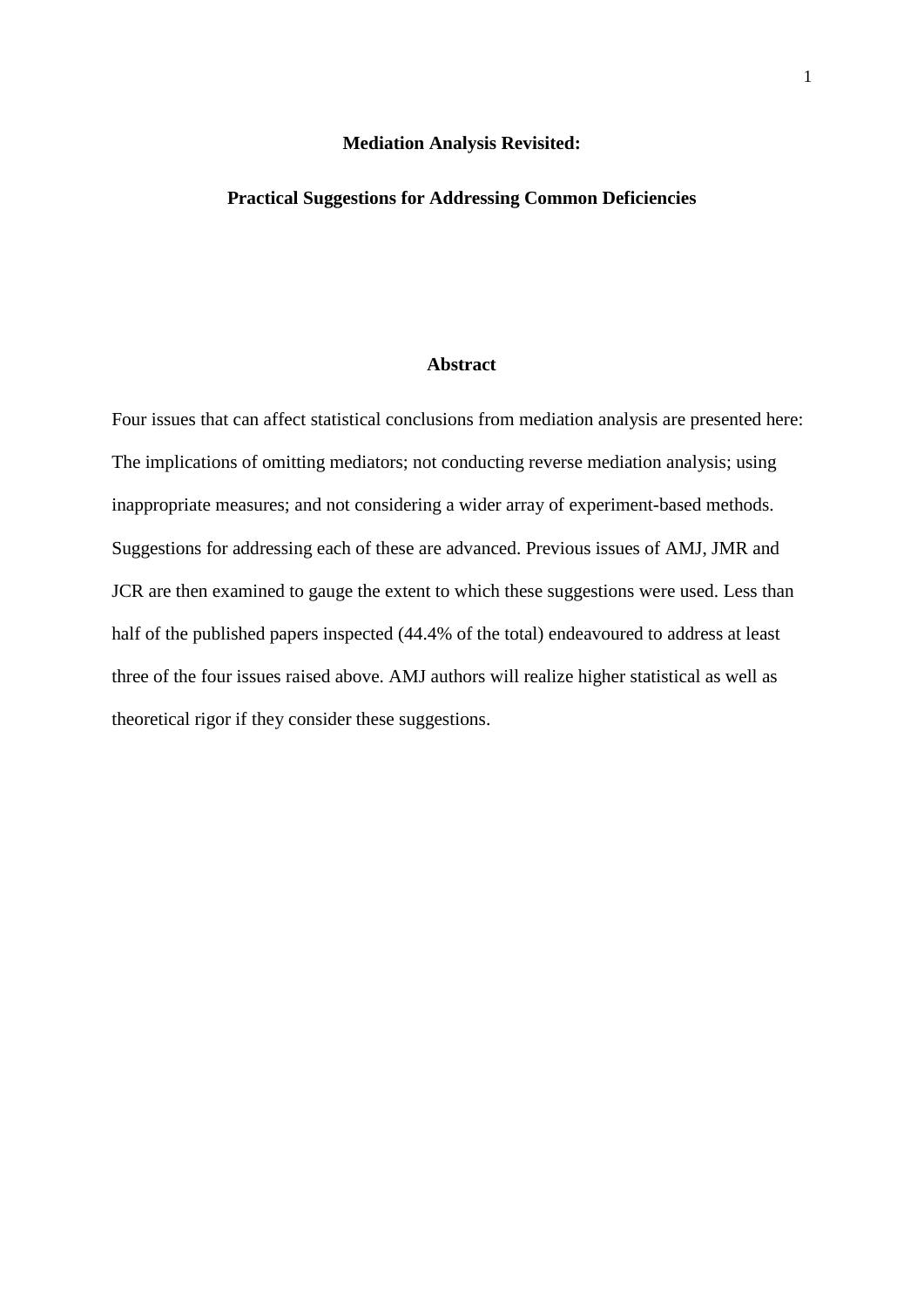## **1. Introduction**

Providing evidence of mediation in empirical experimental studies is critical to theory development and theory testing in marketing research. A mediator is "a variable (M) that transmits the effect of an antecedent variable  $(X)$  to an outcome variable  $(Y)$  in a casual sequence such that X causes M and M causes Y" (i.e.,  $X \rightarrow M \rightarrow Y$ , MacKinnon, Kisbu-Sakarya, and Gottschall, 2013, p. 338). In the last 30 years significant advancements have been made on how to identify mediators, both theoretically (e.g., Baron and Kenny 1986; Spencer, Zanna and Fong, 2005) and statistically (e.g., Baron and Kenny 1986; Hayes, 2009). In this research note, we review some of the main approaches and their considerations when conducting mediation analysis, and then advance practical suggestions for how to address common pitfalls with respect to mediation analysis. Specifically, we discuss the statistical ramifications of omitting mediators, the benefits of reverse mediation analysis, using multiitem measures to reduce measurement error, and combining experiment-based methods. We conclude by perusing recent issues of *Journal of Marketing Research*, *Journal of Consumer Research* as well as *Australasian Marketing Journal* to assess the extent to which authors embrace one or more of the suggestions advanced.

## **2. The causal chain approach to simple mediation analysis**

Efforts to unearth mediating variables have a long and rich history (consider, for example, Festinger, 1957). Early studies might have inferred mediators based on theoretical arguments or provided evidence through correlational analyses (Spencer, Zanna and Fong, 2005). Baron and Kenny's seminal article (1986) changed the landscape. They distinguished between mediators and moderators, and suggested a way of empirically testing for a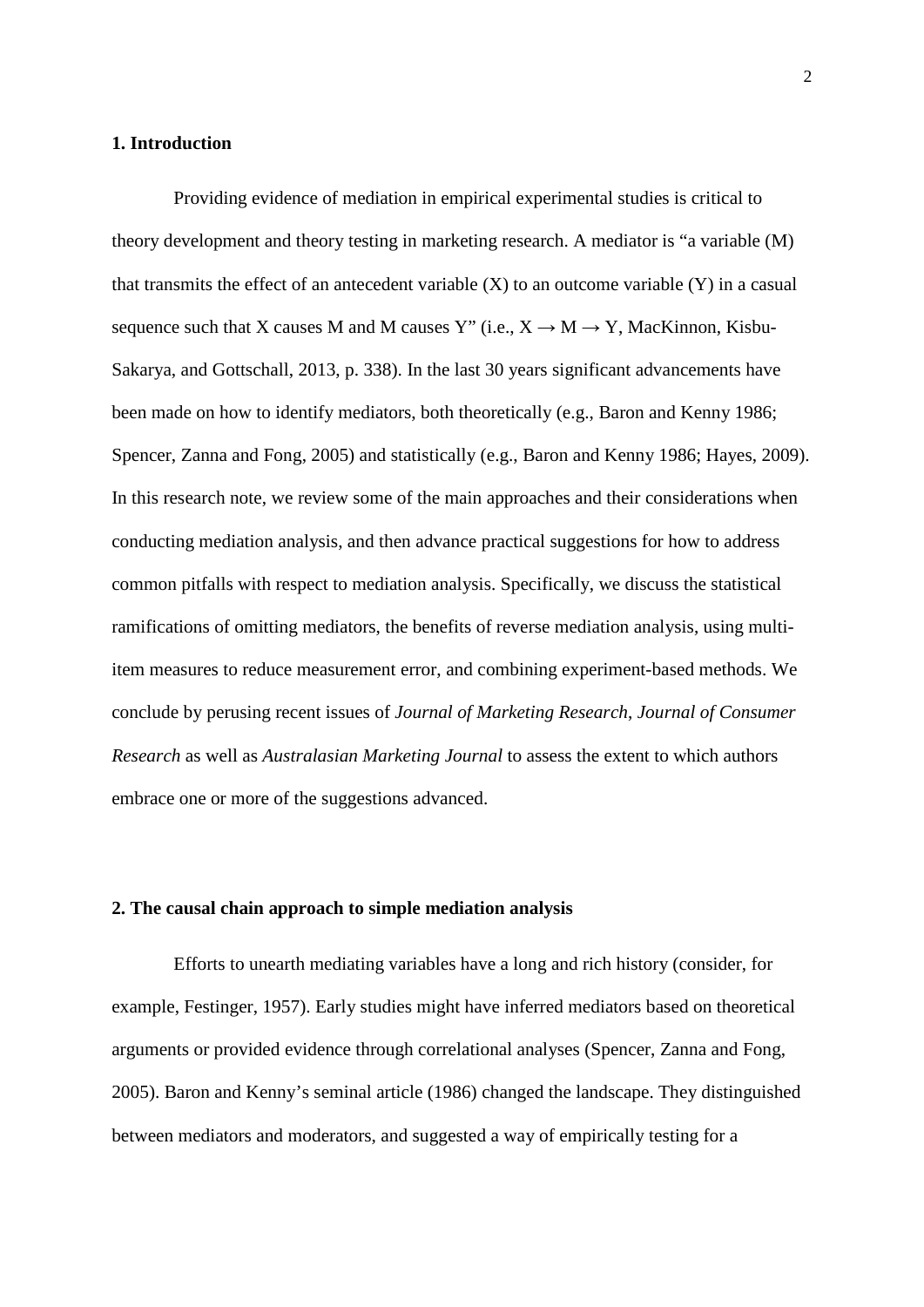mediation relationship based on a series of regression models, the causal chain approach.<sup>[1](#page-3-0)</sup> They proposed that three conditions can demonstrate simple mediation. First, X should significantly influence M (i.e., path *a* in Figure 1). Second, X should significantly affect Y (path *c*). Finally, when both X and M are included in the model to predict Y, M should significantly influence Y (path *b*) and the effect of X on Y (path *c'*) should be no longer significant or reduced significantly compared to the direct effect of X on Y (path *c*). Thus, *ab* captures the indirect effect of X on Y via the mediator, and *c'* is the direct effect of X on Y. If path  $c'$  is zero, it indicates full mediation  $(c = ab)$ ; when path c' is not zero it suggests partial mediation. Since its explication three decades ago, the Baron and Kenny causal chain approach has proven quite popular in psychology as well as in marketing, cited over 73,500 times based on Google scholar as of January 2018.

## **\*\*\* Insert Figure 1 about here \*\*\***

However, weaknesses have been identified with this approach (Jacoby and Sassenberg, 2011; MacKinnon and Pirlott, 2015; Zhao, Lynch, and Chen, 2010). First, except in the case of full mediation (i.e., when the direct effect of X on Y becomes zero taking a mediator into account)<sup>[2](#page-3-1)</sup>, there is a possibility of omitted mediator(s) that might bias the effect of X on Y (Bullock, Green, and Ha, 2010; Zhao, Lynch, and Chen, 2010). Second, unobserved variables could have an influence on both X and M, or M and Y, which could also lead to biased statistical conclusions (MacKinnon and Pirlott, 2015). Third, there can be a measurement order effect. Measuring the mediator first can change Y, or conversely, measuring Y can influence the measurement of the mediator. Researchers often measure all

-

<span id="page-3-0"></span><sup>&</sup>lt;sup>1</sup> It is also referred to as a 'measurement-of-mediation design' (Spencer, Zanna, and Fong, 2005).

<span id="page-3-1"></span><sup>&</sup>lt;sup>2</sup> In section 3.1 we present a simulation that demonstrates mediating variables could be omitted even in the case of full mediation.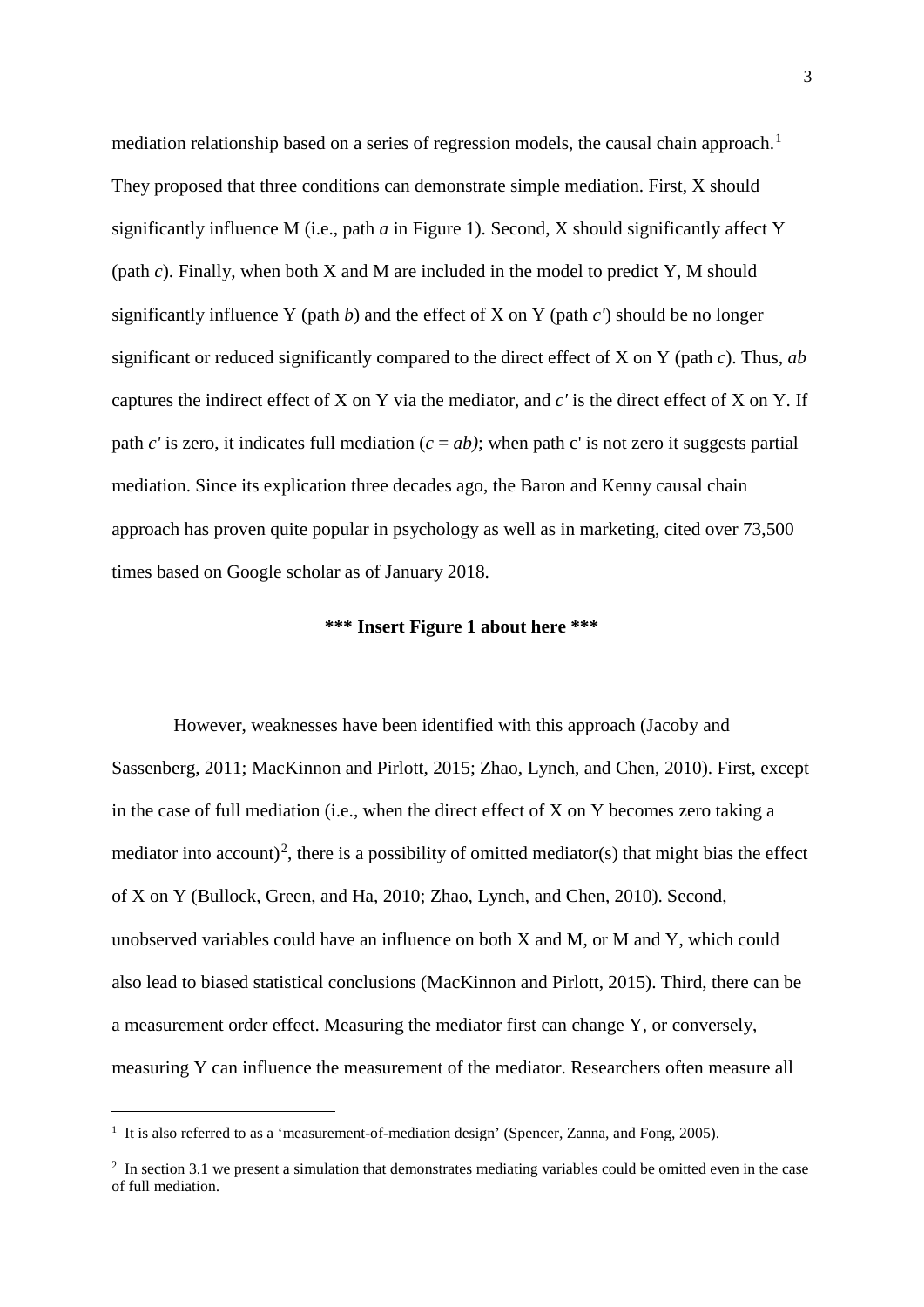constructs in one setting and it is common to measure the mediator(s) after measuring the dependent variable (Fiedler, Schott, and Meiser, 2011; Iacobucci, Saldanha, and Deng, 2007; Jacoby and Sassenberg, 2011). Fourth, although Baron and Kenny (1986) suggest using the Sobel (1982) test for confirming significance of the indirect effect of X on Y via M, the Sobel test assumes that the sampling distribution of the indirect effect is normal. Hayes (2009) notes that this may not be the case. A fifth issue to consider is that raised by Zhao, Lynch, and Chen (2010) and Shrout and Bolger (2002) who argue that there does not need to be a significant relationship between X on Y (path *c* in Figure 1) for there to be an indirect effect of X on Y through M. In such a situation, if a researcher were to strictly follow the methodology advanced by Baron and Kenny (1986), they would discontinue their investigation after the first  $X \rightarrow Y$  regression model failed.

Scholars have therefore advanced different statistical approaches to conducting mediation analysis, most notably bootstrapping (Shrout and Bolger, 2002; Preacher and Hayes, 2004; Zhao, Lynch, and Chen, 2010). Simulations have shown bootstrapping to be a more powerful approach to identifying mediators relative to the causal chain approach (Hayes, 2009). In addition, researchers often use latent measurement models such as structural equation models because they consider the measurement error of the mediator(s) and/or dependent variable (Iacobucci, Saldanha, and Deng, 2007); it is also easier to run more complex models that consider a wider array of constructs/construct relationships (MacKinnon and Pirlott, 2015). Nevertheless, Baron and Kenny deserve much praise for greatly advancing the statistical approach to identifying mediators, and the underpinnings of their approach are largely intact.

Methodological advancements aside, within the next section, we discuss four issues that can adversely affect statistical conclusions reached from mediation analyses and suggest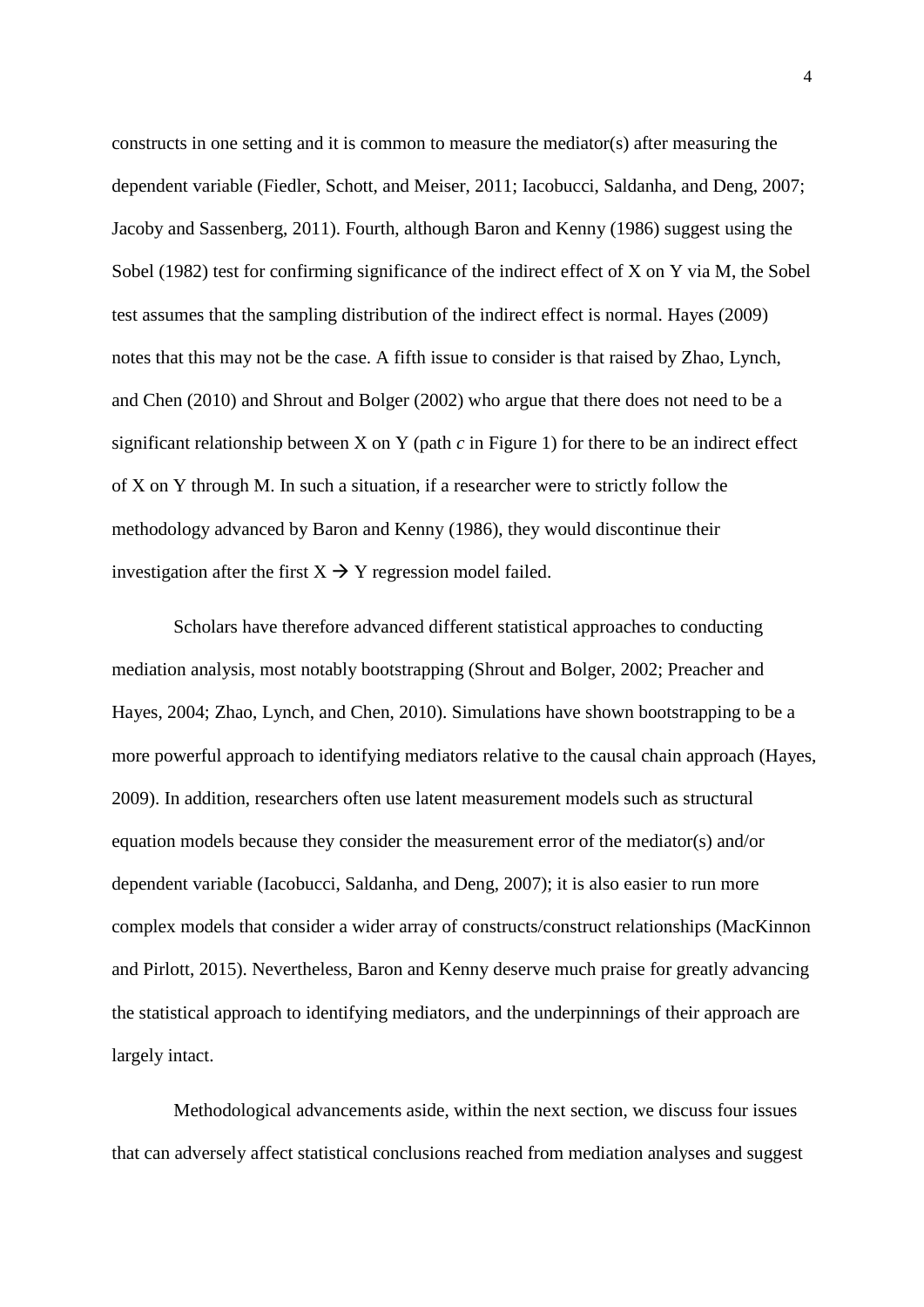remedies. We start with the case where erroneous conclusions are reached regarding the residual direct effect of X on Y (path *c'*) due to the omission of one or more additional mediating variables.

#### **3. Common issues and possible remedies**

#### *3.1. Consider the implications of omitted mediators*

Recall that if  $c = ab$ , there is no direct effect of X on Y; instead, M fully mediates the relationship between X and Y (Baron and Kenny, 1986; Shrout and Bolger, 2002; Zhao, Lynch, and Chen, 2010). In these situations researchers commonly assume that there is no omitted mediator(s). However, we demonstrate that there is a possibility that unaccounted mediators can exist, even when  $ab = c$  (or  $c' = 0$ ). Through a simulation, it is shown that significantly different conclusions can be reached (e.g., an insignificant direct effect becomes negative) due to incomplete model specification; this is a separate concern to that of underdefining the psychological processes at play, what Spencer, Zanna and Fong (2005) call the theoretical analysis.

Consider Figure 2. Assume in an omniscient world that there are three mediators in the model. M<sub>1</sub> (i.e.,  $a_1 \times b_1 = 1 \times 1 = 1$ ) and M<sub>2</sub> (i.e.,  $a_2 \times b_2 = 1 \times 1 = 1$ ) have positive influences on Y, whereas M<sub>3</sub> (i.e.,  $a_3 \times b_3 = 1 \times -1 = -1$ ) has a negative influence on Y. If a researcher theorized a parsimonious  $X \to M \to Y$  relationship, hence only measured M<sub>1</sub>, the results would indicate full mediation and the researcher could erroneously assume that  $M_1$  is the only mediating mechanism for X on Y. In fact, in this hypothetical case two opposite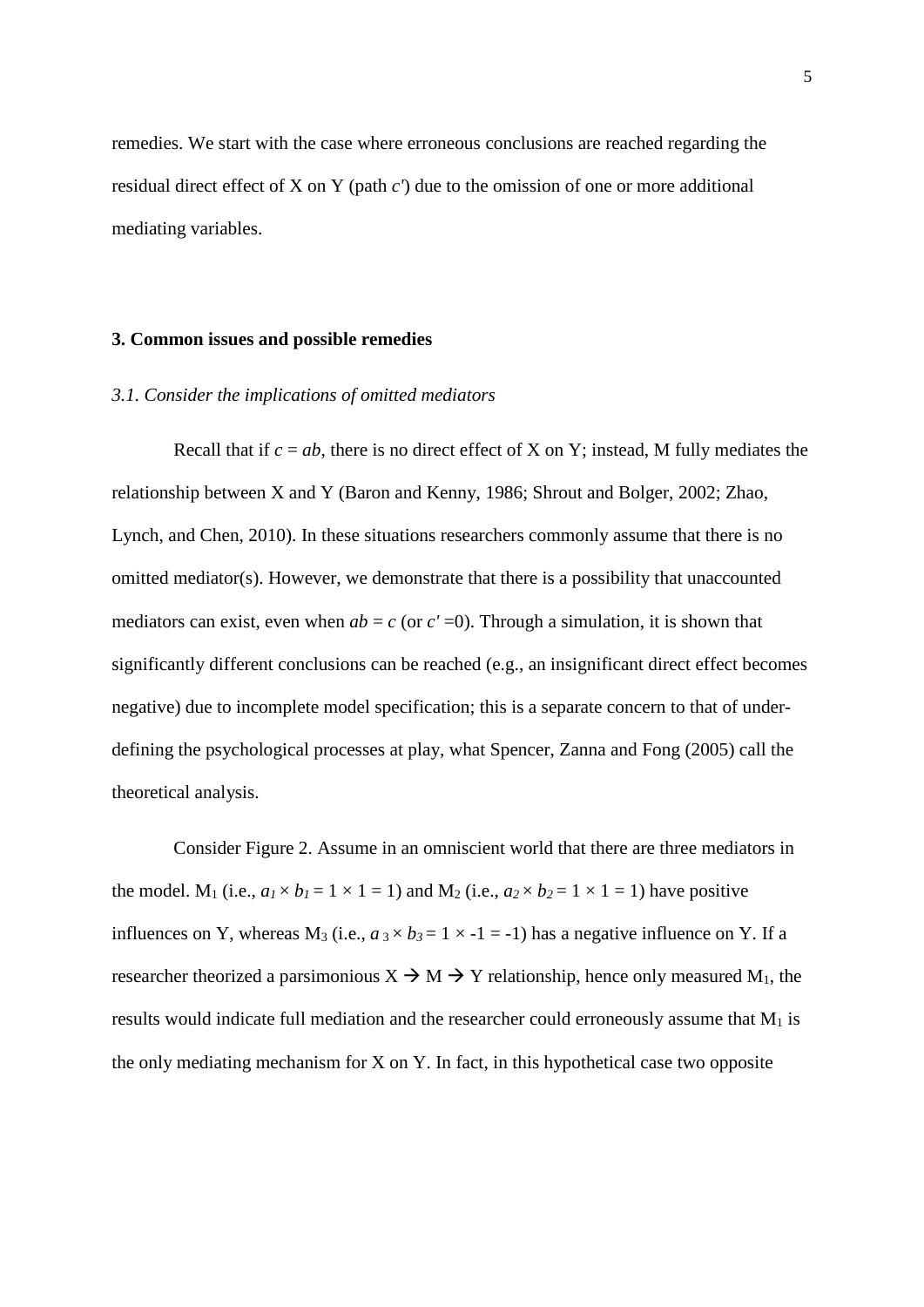mediators (i.e., M2 and M3) exist. Claiming *full* mediation based on the single mediator is therefore risky<sup>[3](#page-6-0)</sup>.

Endeavouring to eliminate extraneous variables is a criterion for demonstrating causality. Here, we explore the statistical ramifications of the obverse: omitting relevant variables that can lead to confounder bias (MacKinnon and Pirlott, 2015). Referring again to Figure 2, if a researcher measured  $M_1$  and  $M_2$  in her empirical setting, the direct effect of X on Y (i.e., *c'*) could be significantly negative. In contrast, if the researcher measured only M1 and M3, the direct effect of X on Y (i.e., *c'*) could be significantly positive. We demonstrate this using a simulation.

#### **\*\*\* Insert Figure 2 about here \*\*\***

Consider the following general model:

-

$$
M_1 = a_1X + u_1
$$
  
\n
$$
M_2 = a_2X + u_2
$$
  
\n
$$
M_3 = a_3X + u_3
$$
  
\n
$$
Y = b_1M_1 + b_2M_2 + b_3M_3 + c'X + \varepsilon
$$

To be consistent with the settings in Figure 2, we set  $a_1$ ,  $a_2$ , and  $a_3$  to 1,  $b_1$  and  $b_2$  to 1,  $b_3$  to -1, and *c'* = 0. Let X be drawn from a standard uniform distribution and assume that each error term follows a normal distribution with a mean of 0 and a variance of 1. The sample size is 1,000.

Table 1 shows the parameters and the estimates of the full mediation model and the models with one or two mediators omitted. The results are consistent with our claims. Model 1 includes all three mediators. Here, all the coefficients of the mediators are significant and the 95% confidence intervals include the true parameters, i.e.,  $b_1 = 1$ ,  $b_2 = 1$ , and  $b_3 = -1$ . In this

<span id="page-6-0"></span><sup>&</sup>lt;sup>3</sup> Rucker et al. (2011) made a similar warning regarding full mediation; however, their argument is based on measurement error in the case of two mediators.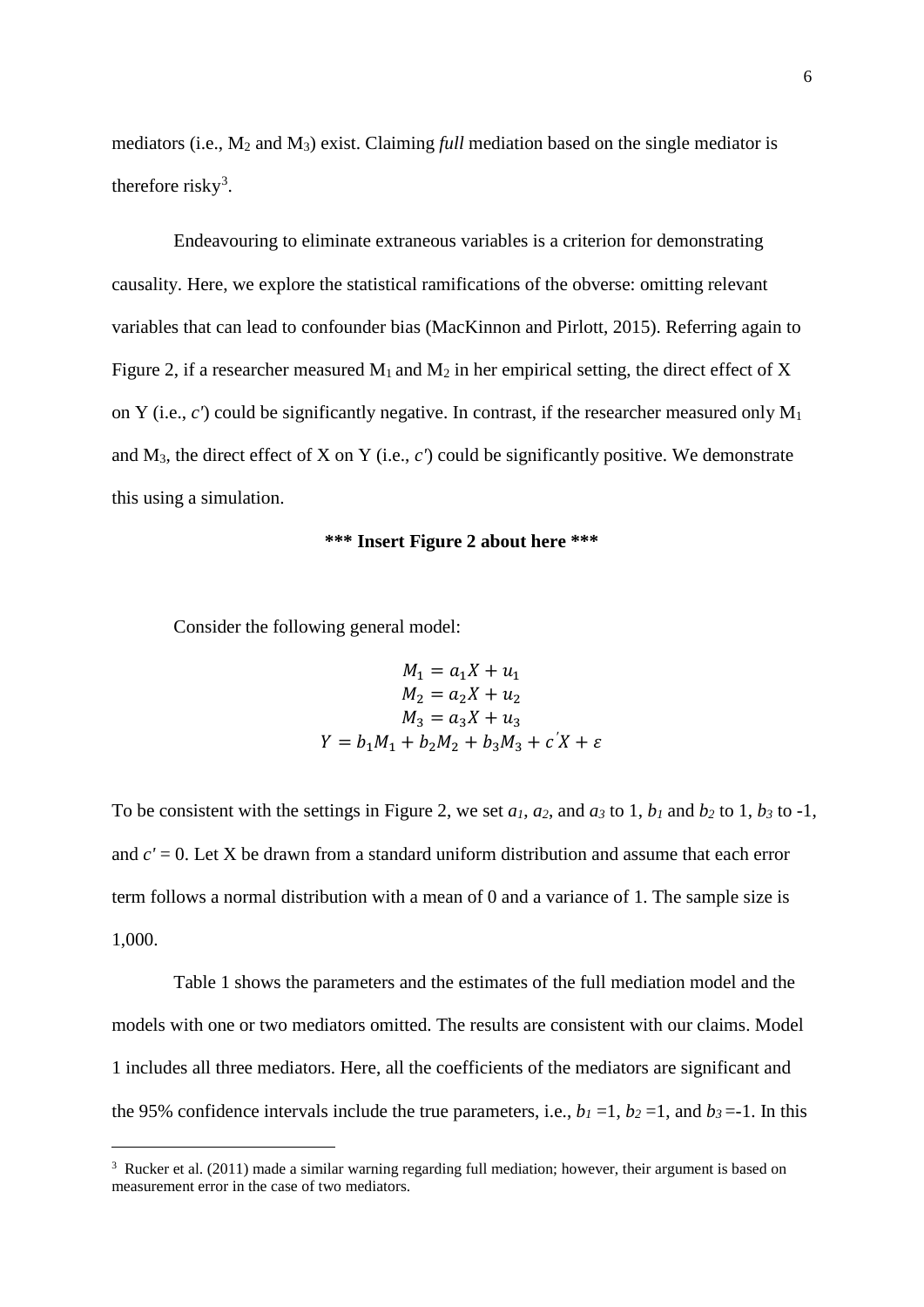model, the coefficient of X is not significant, or equivalently the confidence interval includes 0. The next three models consider the effect of omitted mediators.

In Model 2 there is only one mediator,  $M_1$ , and X. The coefficient of  $M_1$  is 1.020 and its confidence interval includes the true parameter of 1. Without  $M_2$  and  $M_3$ , the coefficient of X is not significant and its confidence interval includes 0. In this case, the researcher could falsely conclude the simple model is fully mediated, as the next two models demonstrate.

Model 3 includes two mediators,  $M_1$  and  $M_2$ , and X. The coefficients of  $M_1$  and  $M_2$ are significant and close to the true parameters (i.e., 1 for each), and the confidence intervals include the true parameters. However, omitting  $M_3$  causes a biased coefficient of X. Though the true value is  $c' = 0$ , the coefficient of X is estimated to be -1.115, which is significantly different from 0. In this case, adding the additional mediating variable yields a very different conclusion regarding the direct effect of X on Y, suggesting it is negative.

In Model 4 there are two mediators,  $M_1$  and  $M_3$ . The coefficients of  $M_1$  and  $M_3$  are significant and close to the true parameters (i.e., 1 and -1, respectively), and the confidence intervals include the true parameters. However, omitting  $M_2$  also causes a biased coefficient of X. Though the true value is 0 the coefficient of X is estimated to 0.894, which is significantly different from 0. That is, omitting the mediator with a positive effect wrongly increases the direct effect of X on Y, in this case from significantly negative (Model 3) to significantly positive.

#### **\*\*\* Insert Table 1 about here \*\*\***

This hypothetical simulation demonstrates the perils of omitting potential mediating variables from a statistical analysis standpoint, not merely in reducing explained variance, but in reaching erroneous conclusions regarding the residual direct effect of X on Y. Remedies of omitted mediators include: 1) being comfortable that the theoretical model being tested is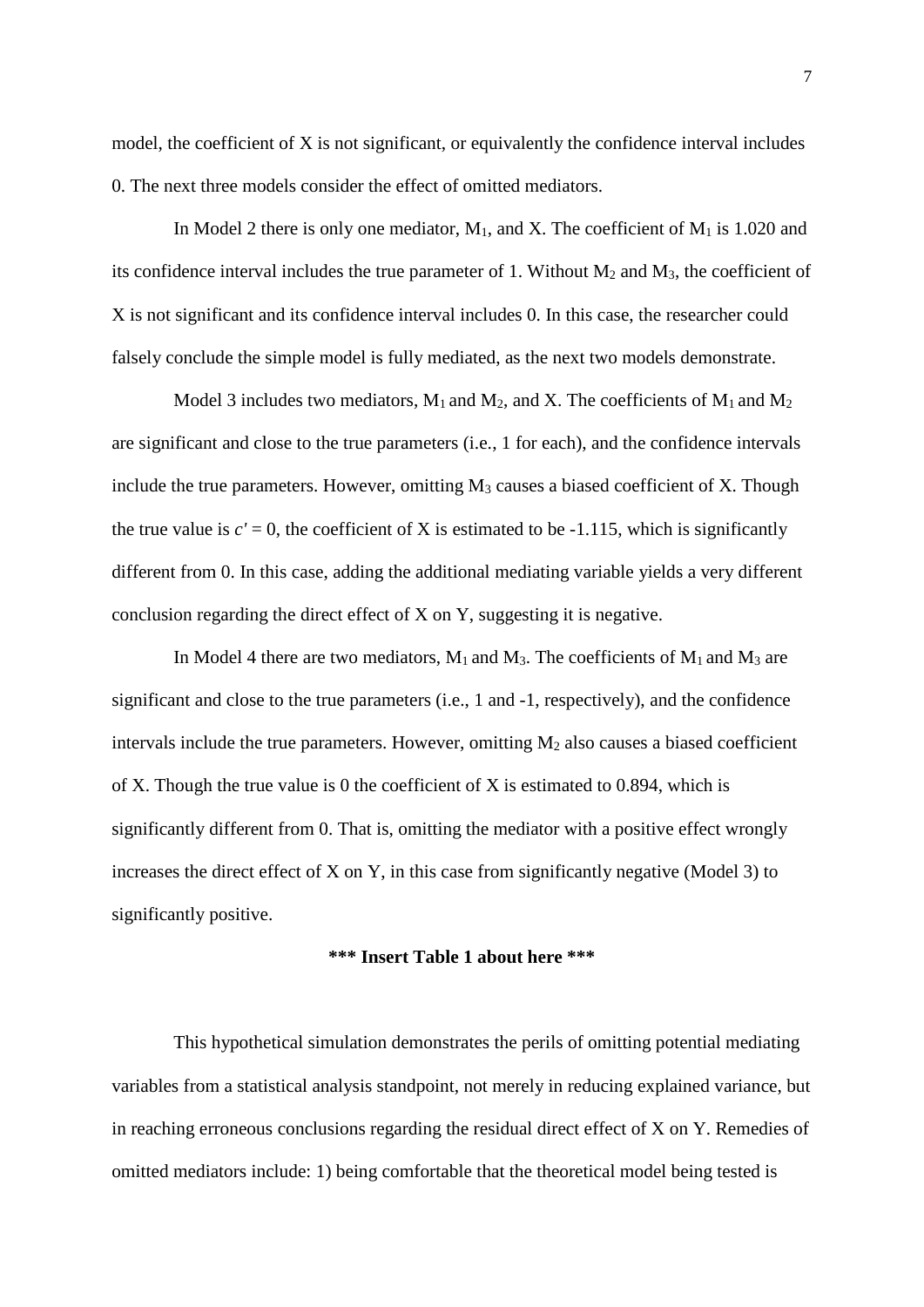sufficiently robust, but not excessive (multiple mediators considered); 2) focusing on revealing causality (for example, by combining experiments discussed below in section 3.4) rather than the magnitude of the effect/explained variance; and 3) conducting multiple mediation analyses.

## *3.2. Conduct reverse mediation analysis*

Even if mediation analysis provides preliminary support that  $X \to M \to Y$ , there is another reason that could explain significant results. One of them is 'reversed' or 'correlate' mediation, where M "is not a causal mediator but simply a correlate of the dependent variable" (Fielder, Schott, and Meiser, 2011, p. 1232). Researchers often measure Y prior to measuring M, hence one's response to Y could significantly influence the response to M (Iacobucci, Saldanha, and Deng, 2007; Jacoby and Sassenberg, 2011). Kim, Kim and Park (2012) considered this possibility. These authors suggested a causal relationship between resource availability (X) and immoral behaviour, in this case intentions to purchase a counterfeit product (Y). They theorized that people's intension for the immoral behaviour would be heightened when their cognitive resources were not limited (vs. limited) and that the mediator was justifiability of immoral behaviour (M).

To test their theory, participants completed either a difficult task (a complex, rulesbased letter finding task) or an easy task (finding a specific letter without additional rules). After doing so, participants were then asked to answer three purchase intensions items (i.e., 1= likely to buy/willing to buy/interested in buying the genuine sweater, to  $9 =$  likely to buy/willing to buy/interested in buying the counterfeit sweater), and then to rate how justifiable they perceived the act of buying the counterfeit product along two items  $(1 =$ weakly justifiable/not easy to defend, to  $9 =$  highly justifiable/easy to defend). Consistent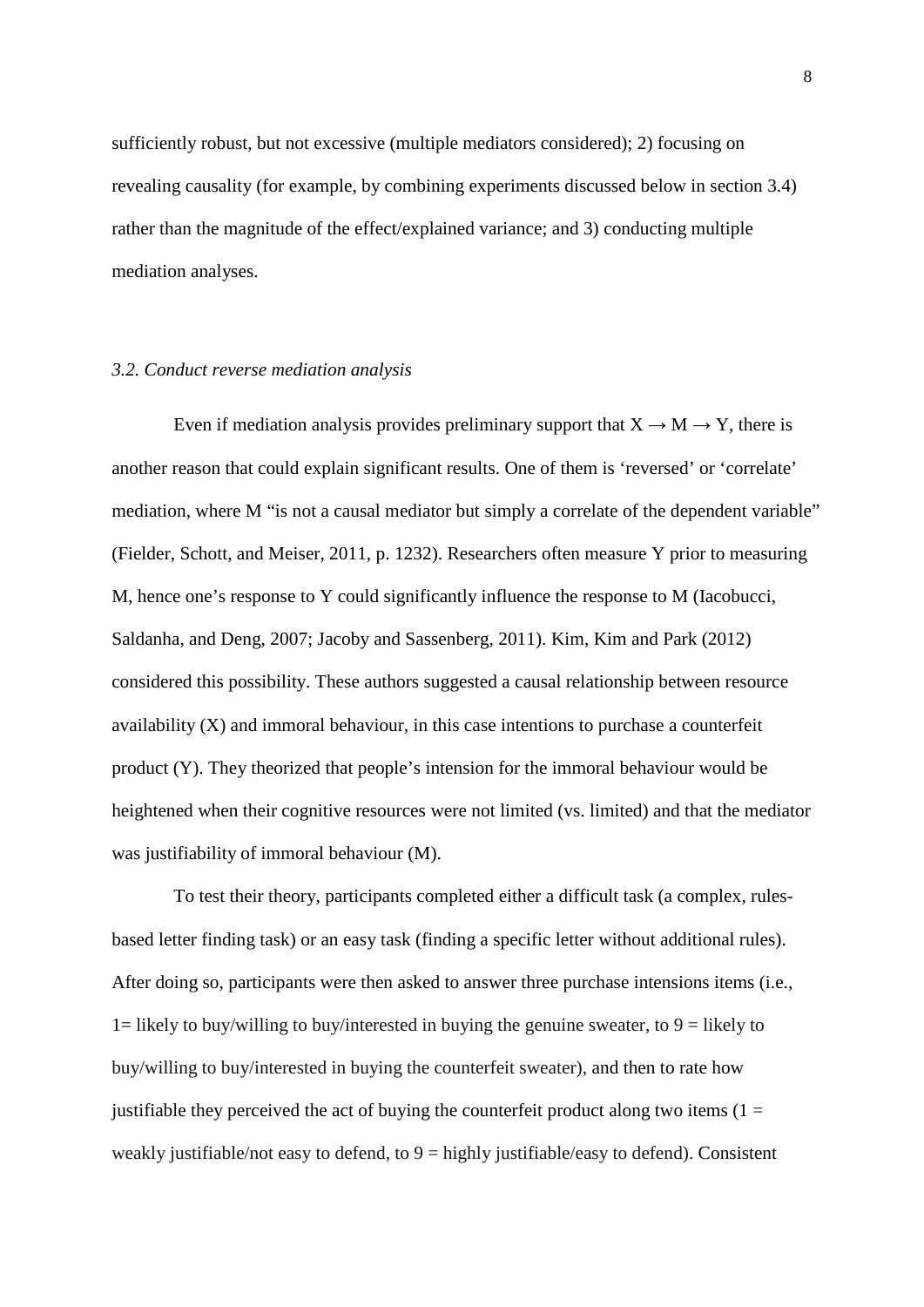with expectations, they found that people's purchase intensions for the counterfeit sweater were higher when participants' cognitive resources were not limited, and that perceived justifiability significantly mediated the relationship between X and Y.

However, the authors acknowledged that participants may have answered the justification questions such that they were consistent with their purchase intentions. To discount this possibility, they performed a second 'reverse mediation' analysis (Lemmer and Gollwitzer, 2017), with perceived justification as the dependent variable and purchase intension the mediator ( $X \rightarrow Y \rightarrow M$ ). In the alternative model there was a residual direct effect, suggesting that resource availability affected justification independent of purchase intentions. An assumption of causal chain mediation analysis is that the causal order of variables is correctly specified. Here, the authors were not questioning their theory (i.e., the causal order), but rather considering the possibility that the data collection process may have introduced a confound. Showing a residual direct effect in the reversed model discounts this concern.

Since the practice of measuring M after Y is common in experimental studies, it is strongly suggested that reverse mediation analysis be conducted. This is recommended in the case of serial mediation models, too (e.g.,  $X \to M_1 \to M_2 \to Y$ ). Reverse mediation models in these situations come in various permutations (e.g.,  $X \to Y \to M_1 \to M_2$  or  $X \to M_2 \to M_1 \to$ Y; Bellezza, Paharia, and Keinan, 2016; White, Lin, Dahl, and Ritchie, 2016). Likewise, even if experimental settings afford the opportunity to counter-balance the order of measuring M and Y (Iacobucci, Saldanha, and Deng, 2007) or if multiple studies are being conducted to reveal a psychological process (e.g.,  $X \rightarrow M$ ,  $M \rightarrow Y$ ; Spencer, Zanna, and Fong, 2005) and measurement order is reversed across the different studies, reverse mediation analysis is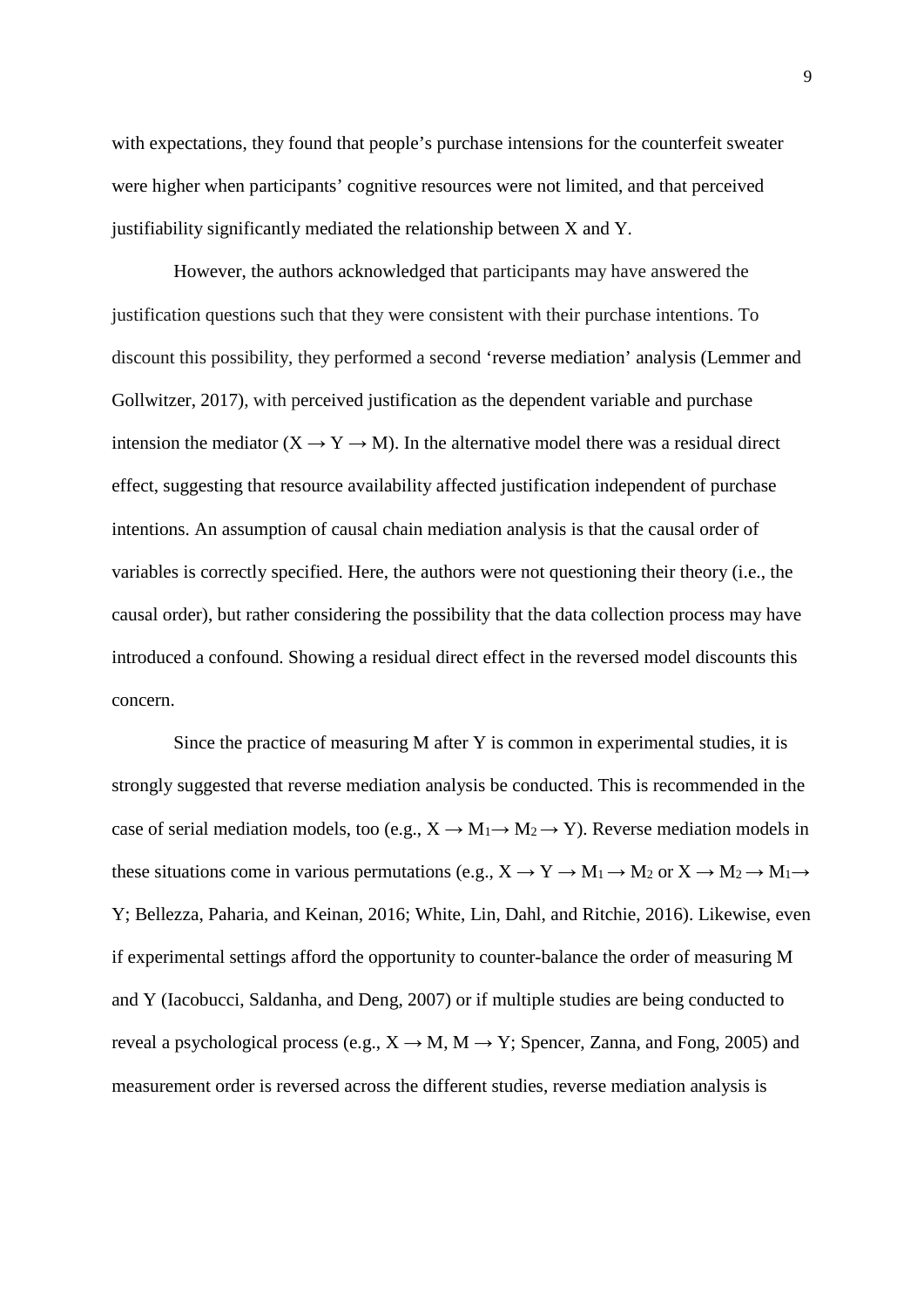encouraged<sup>[4](#page-10-0)</sup>. Doing so, lends support for the veracity of the proposed underlying theoretical process.

#### *3.3. Use multi-item measures for the mediator(s)*

-

Many research efforts involve measuring the mediator as opposed to randomly assigning subjects to the X and M conditions (MacKinnon and Pirlott, 2015). It is often the case that the mediator to measure is an abstract construct as opposed to a concrete construct, that is, they "are complex and multicomponential, and the important realization is that responses to the components cause the attribute, that is, they 'make the attribute appear'.'' (Rossiter, 2002, p. 314). Abstract constructs should be assessed using multi-item measures not only for theoretical reasons, but practical reasons as well: tapping abstract constructs with a single item is likely to exacerbate measurement error.

With multiple measures, one can assess the reliability (internal consistency) of the measures. The reverse mediation approach advanced previously would be biased if the reliability of the mediator was lower than that of Y (Lemmer and Gollwitzer, 2017). Without multi-item measures, a construct's reliability is unknown. In addition, using multiple measures can test and improve discriminant validity between the dependent variable and mediator variable (Zhao, Lynch, and Chen, 2010), a necessary condition for causal chain analysis. If M and Y are not theoretically distinct, analysis may return a statistically significant mediation effect when in fact the underlying psychological process is that the

<span id="page-10-0"></span><sup>4</sup> It is possible that the reversed model returns significant effects similar to that of the original model. As Thoemmes (2015, p. 230; see also Danner, Hagemann, and Fielder, 2015) forcefully argues, it is entirely inappropriate to test 'equivalent class' models to see which one is superior: "Instead researchers must invoke and defend assumptions that lend support to their favored model", in reference to the underlying theory. In cases where the reversed model is equivalent, it should be acknowledged that there are issues with the study including: problems with the measurement process, that M and Y are not sufficiently distinct (lack discriminate validity), executional issues such as how subjects were assigned to conditions, or one's underlying theory. Making conclusions regarding mediation would therefore be highly suspect.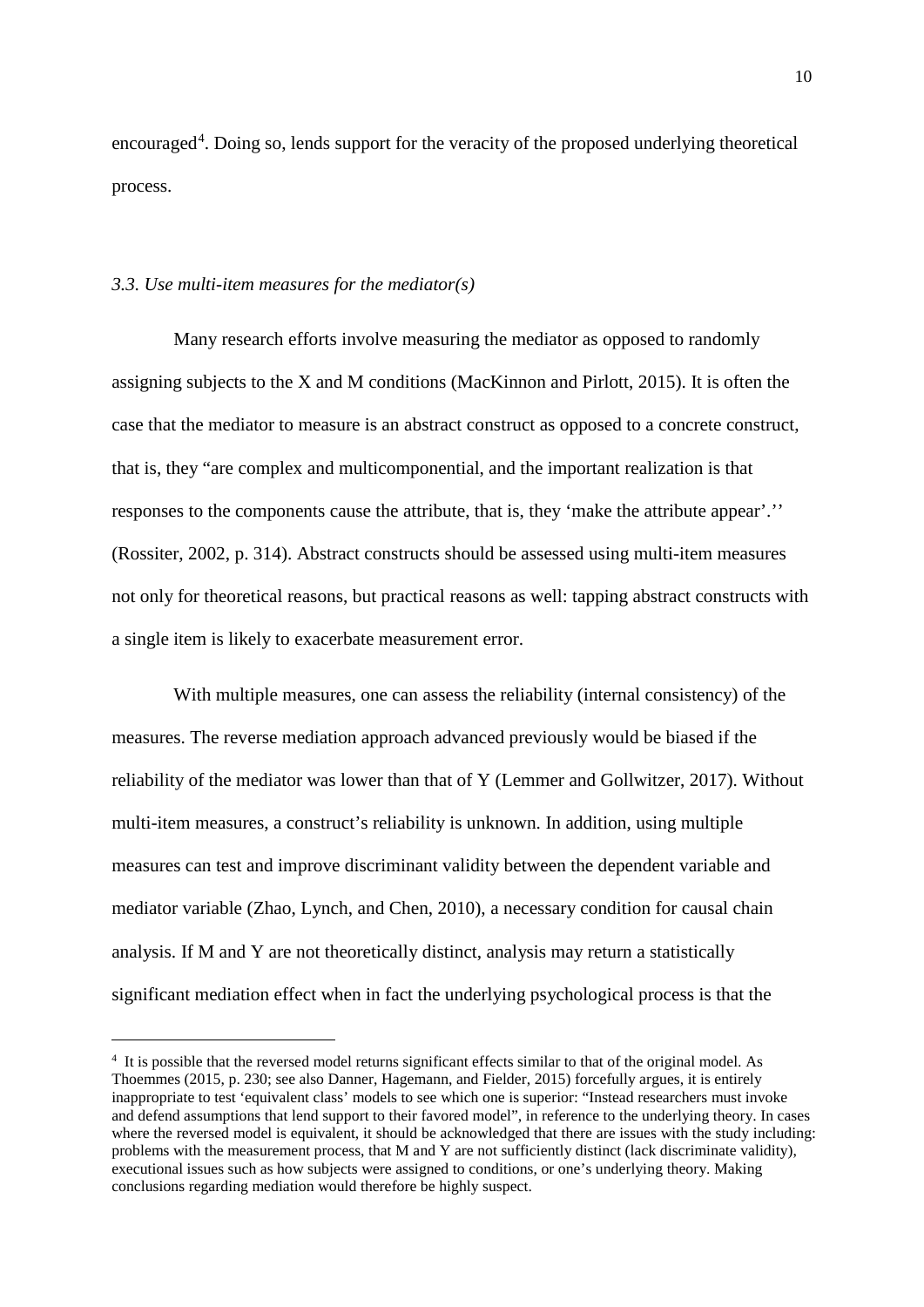independent variable is affecting two correlated outcome variables (Spencer, Zanna, and Fond, 2005). Based on these considerations, it is recommended that multi-item measures be used for the mediator rather than single-item measures. If feasible, it is also recommended that researchers use different approaches across multiple experiments to tap the mediator, such as coupling psychological measurement with reaction times and eye-tracking evidence across multiple studies (Jiang, Adaval, Steinhart, and Wyer, 2014).

## *3.4. Explore experimental methods*

-

Spencer, Zanna and Fong (2005, Table 1, p. 848) argue that if it is easy to manipulate both the independent variable and the proposed mediating variable, then it is better to use a series of experiments to demonstrate causality rather than the Baron and Kenny (1986) approach. They propose two experimental designs. The first is the 'experimental-causal-chain design' which requires at least two studies, one that tests the causal relationship between X and M (manipulating X and measuring M) and a second that manipulates M to show its effect on Y. This approach allows one to make strong claims regarding causality, but it does not shed insight into the variance explained.

The second method they advance, the 'moderation-of-process design', also assumes that it is relatively easy to manipulate the intervening process. In these designs, X is manipulated as well as M or a moderating variable influencing M (which could be a categorical or continuous variable). It must be shown that the moderator's influence on Y is only through M, and that M's effect on Y is conditional on the moderator.<sup>[5](#page-11-0)</sup> For example,

<span id="page-11-0"></span><sup>5</sup> MacKinnon, Kisbu-Sakarya and Gottschall (2013, p. 350) further categorized two types of moderation-ofprocess designs, 'the blockage design' and 'an enhancement design'.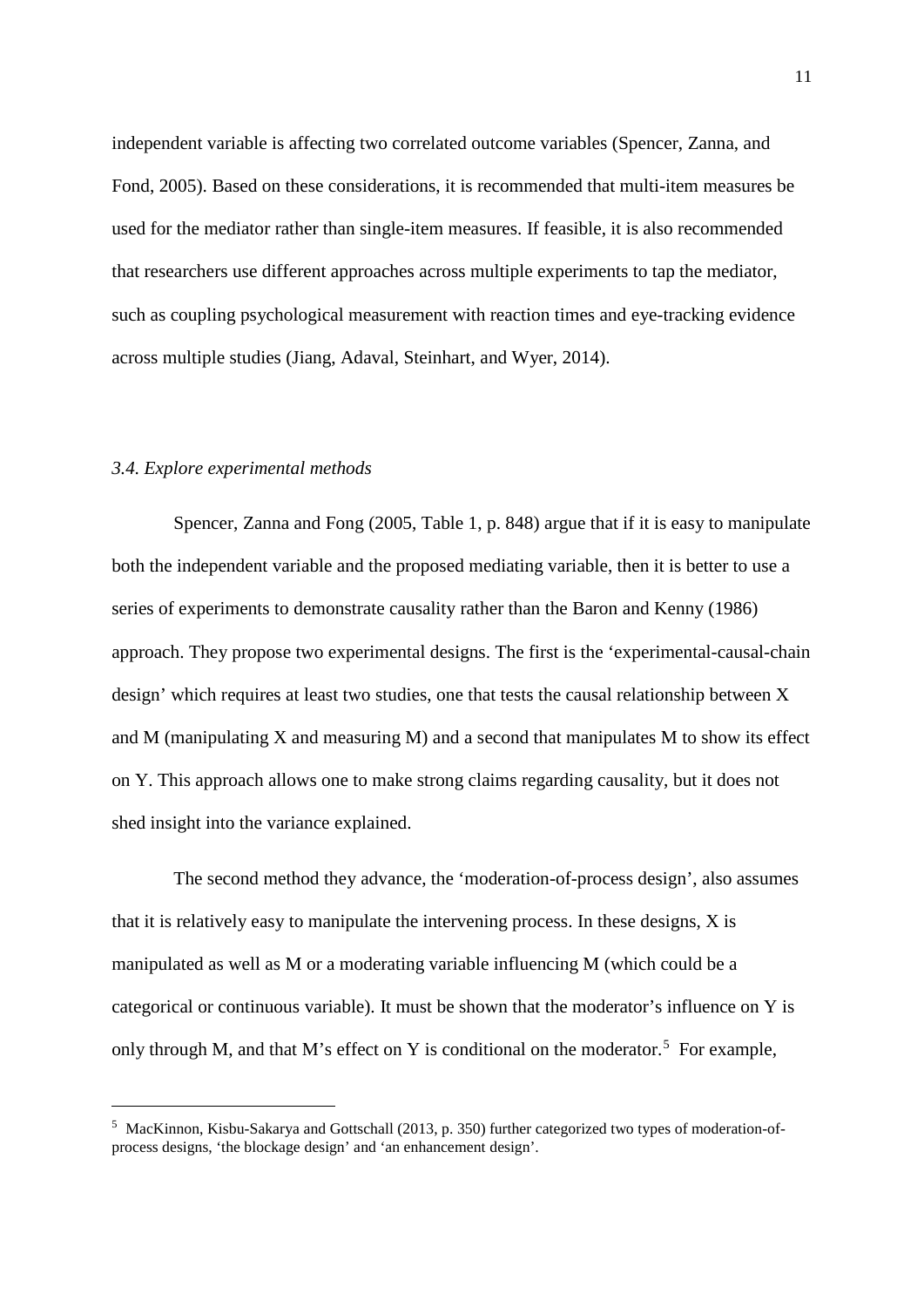Kim, Kim and Park (2012) used a 'moderation-of-process design' approach. They proposed that cognitive resource availability (X) would positively affect the ability to justify immoral behaviour (M) which in turn would increase intentions to purchase a counterfeit sweater (Y). Study 1 provided support. To delve deeper into the underlying psychological process (and to provide further empirical support), in a second experiment they manipulated both cognitive resource availability (X) and accountability, a proposed moderator of M. They hypothesized that people in the high (vs. low) accountability condition could not justify engaging in immoral behaviour (hence purchase intentions would be low), thus the aforementioned  $X \rightarrow$  $M \rightarrow Y$  theorized relationship would only be realized in the low accountability condition. Empirical findings confirmed this outcome. Thus, if it is feasible to manipulate the independent variable as well as the mediating mechanism, combining experiments is the recommended approach<sup>[6](#page-12-0)</sup>; however, it may not be feasible to manipulate both factors, in which case the causal chain approach is still appropriate (Bullock, Green, and Ha, 2010; MacKinnon and Fairchild, 2009; Spencer, Zanna, and Fong, 2005; Stone-Romero and Rosopa, 2008).

In sum, these two experimental approaches are highly recommended alternatives to the measurement-of-mediation approach. This is because they can significantly reduce various weaknesses of the measurement-of-mediation (e.g., reverse causality of M and Y, measurement issue of M). Therefore, combining both approaches across different studies, as did Kim, Kim and Park (2012), is ideal because it provides triangulated evidence of mediation using different methods across multiple studies. Furthermore, researchers could combine two designs (i.e., measurement-of-mediation design and moderation-of-process

-

<span id="page-12-0"></span><sup>6</sup> In line with our recommendation, Mukhopadhyay, Raghubir, and Wheeler (2018) have recently suggested to use moderation analysis to demonstrate mediation process.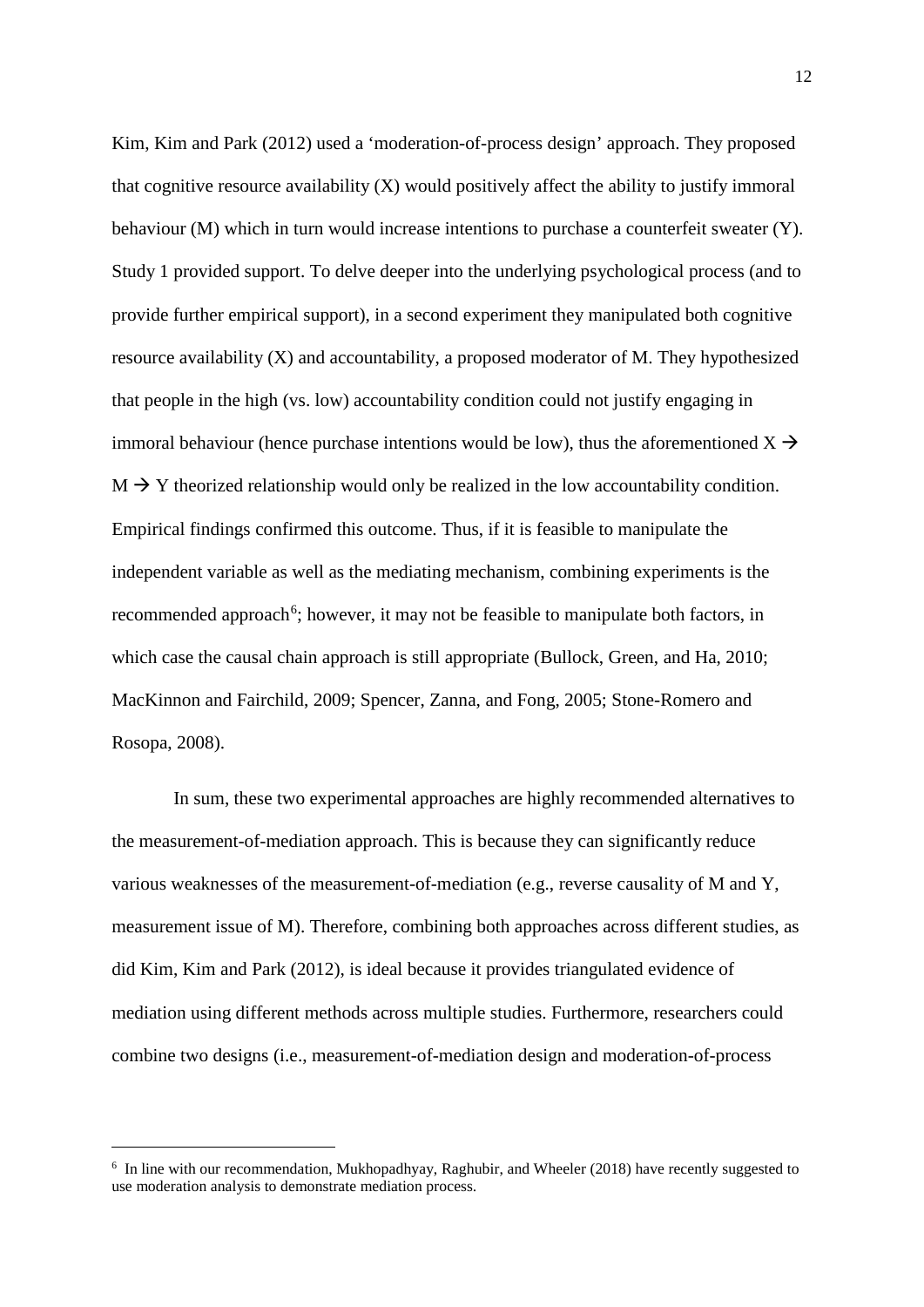design) in a single study: mediated moderation or moderated mediation (Muller, Judd, and Yzerbyt, 2005; Preacher, Rucker, and Hayes, 2007).

#### **4. Evaluating published mediation analyses regarding these suggestions**

One aim of this research effort is to assess the extent to which recent experimental research using mediation analysis published in the *Australasian Marketing Journal* (AMJ), the *Journal of Marketing Research* (JMR), and the *Journal of Consumer Research* (JCR) embrace the four suggestions discussed in this research note.

#### *4.1. Search criteria and coding process*

In order to screen research for inclusion in the analysis, two search criteria were used. First, we browsed the two most recent years of papers published in JMR and JCR. We also reviewed ten years of work from AMJ. The first two journals were chosen because they are the most frequently referenced journals in marketing. Second, using key words such as 'experiment', 'mediator' and 'mediation', we selected only those papers from each journal that employed an experimental design with mediation analysis. This resulted in 34 publications from JMR, 69 from JCR, and 5 from AMJ – 108 publications in total.

Each publication was then analyzed and coded based on the following criteria: i) whether multiple mediators including alternative(s) were measured and tested; ii) whether reverse mediation analysis was conducted; iii) whether multi-item measures were used rather than single-item measures; and, iv) whether additional experimental methods (i.e., moderation-of-process and experimental-causal-chain) were employed. Many articles had multiple studies, some of which may have met different criteria. We erred on the lenient side.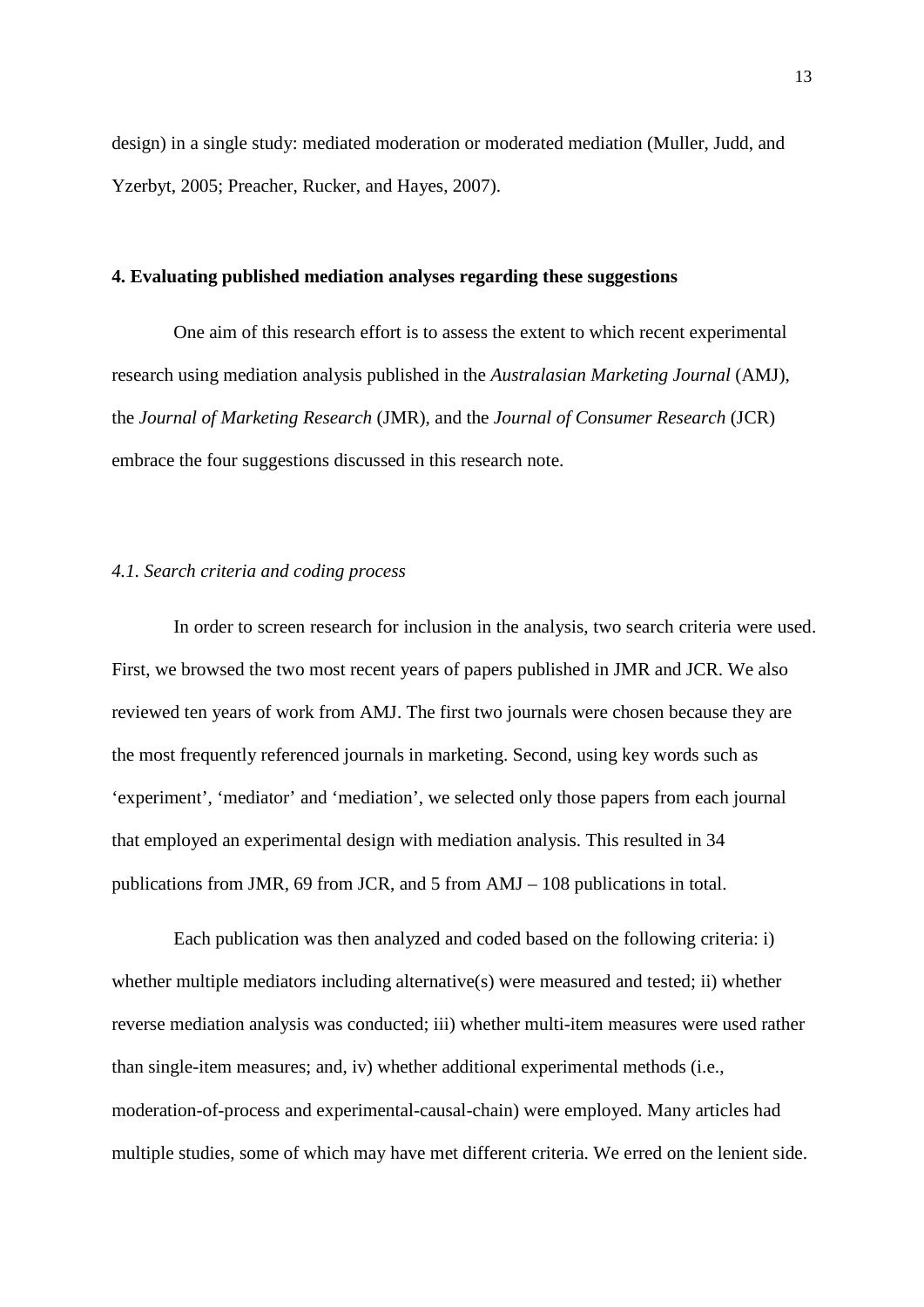Thus, for example, if one study within a paper used a single item measure and another study used a multi-item measure (e.g., Jiang, Gorn, Galli, and Chattopadhyay, 2016), we coded the article as having met the criterion of using multiple-item measures. The coding was crossexamined amongst three authors for completeness and consistency.

#### *4.2. Findings*

The percentage of publications addressing each criterion is illustrated in Figure 3. Amongst the four suggestions proposed in this review, the use of reverse mediation analysis was by far the least used, appearing in 7.4% ( $= 8/108$ ) of all articles across the three journals (e.g., White et al., 2016; Yan, Sengupta, and Hong, 2016). Multiple mediators  $(60.2\% =$ 65/108) were used less frequently than multi-item measures (79.6% =  $86/108$ ) or the use of experimental methods ( $86.1\% = 93/108$ ). The majority of experimental methods were the moderation-of-process method (e.g., Bastos and Brucks, 2017; Biswas, Szocs, Chacko, and Wansink, 2017; Stephen, Zubcsek, and Goldenberg, 2016).

Amongst the 108 publications examined, only 3.7% considered all four suggestions, followed by 40.7% that adopted three suggestions and 40.7% adopted two. In sum, by incorporating the suggestions made here there is still room for improvement in developing more rigorous experimental design mediation analysis.

## **\*\*\* Insert Figure 3 about here \*\*\***

## **5. Conclusion**

Despite significant methodological advancements since Baron and Kenny's (1986) seminal paper, four issues that can affect statistical conclusions from mediation analysis were presented herein. The four issues identified were: 1) the implications of omitting mediators; 2)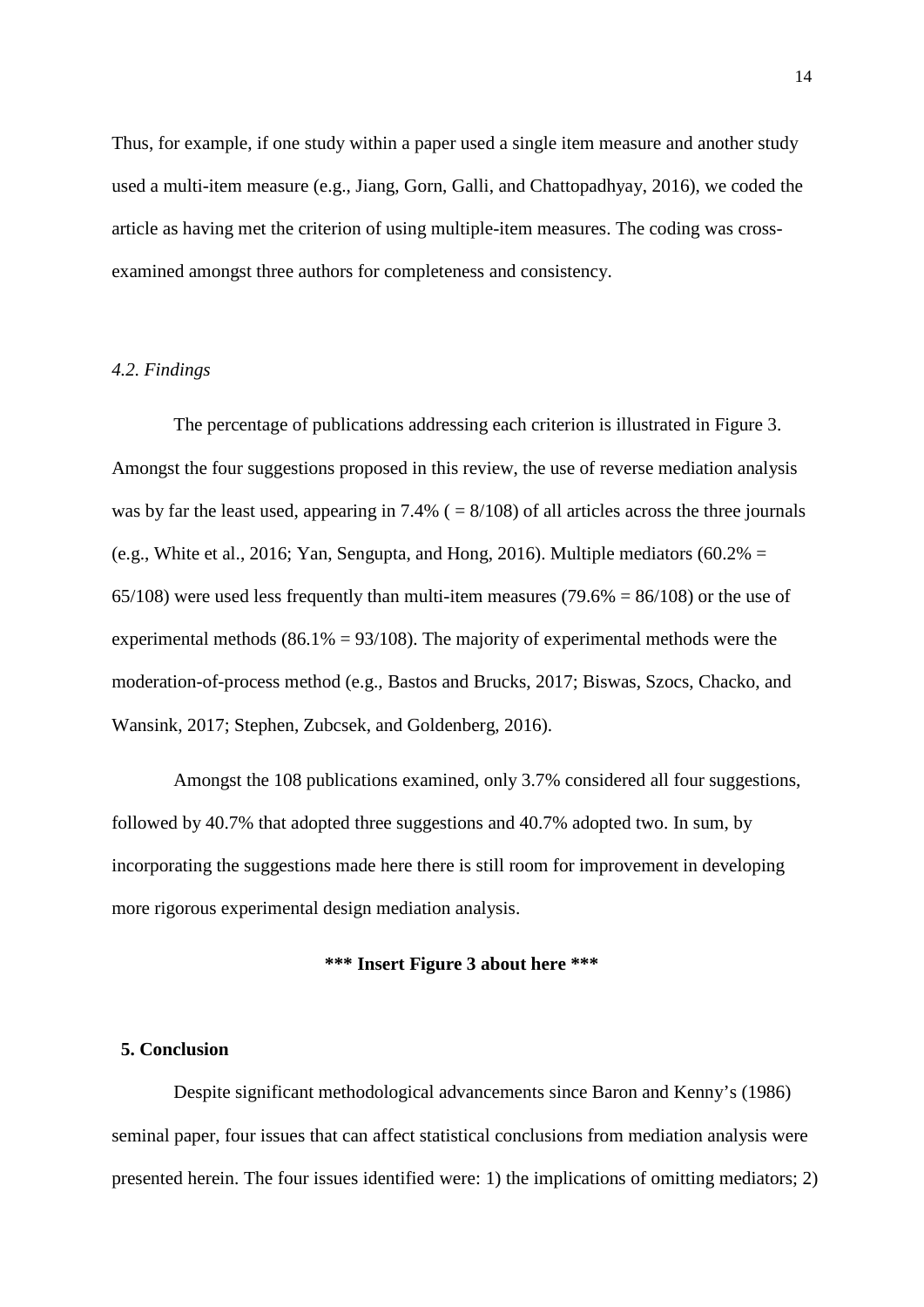not conducting reverse mediation analysis; 3) using inappropriate measures; and, 4) not considering a wider array of experiment-based methods. Suggestions for addressing each of these were then advanced.

Past issues of AMJ, JMR and JCR were then perused to gauge the extent to which these suggestions were considered. Reverse mediation analysis was rare across papers (7.4%) with multiple mediators (60.2%), multi-item measures (79.6%) and experimental methods (86.1%) more frequently used. Less than half of the publications (over 44.4% of the total) endeavoured to address at least three of the issues we raised above. While all five publications from AMJ examined used multi-item measures, they were less likely to use multiple mediators and experimental methods compared to papers in JMR and JCR. AMJ authors would realize higher statistical as well as theoretical rigor if they considered these suggestions.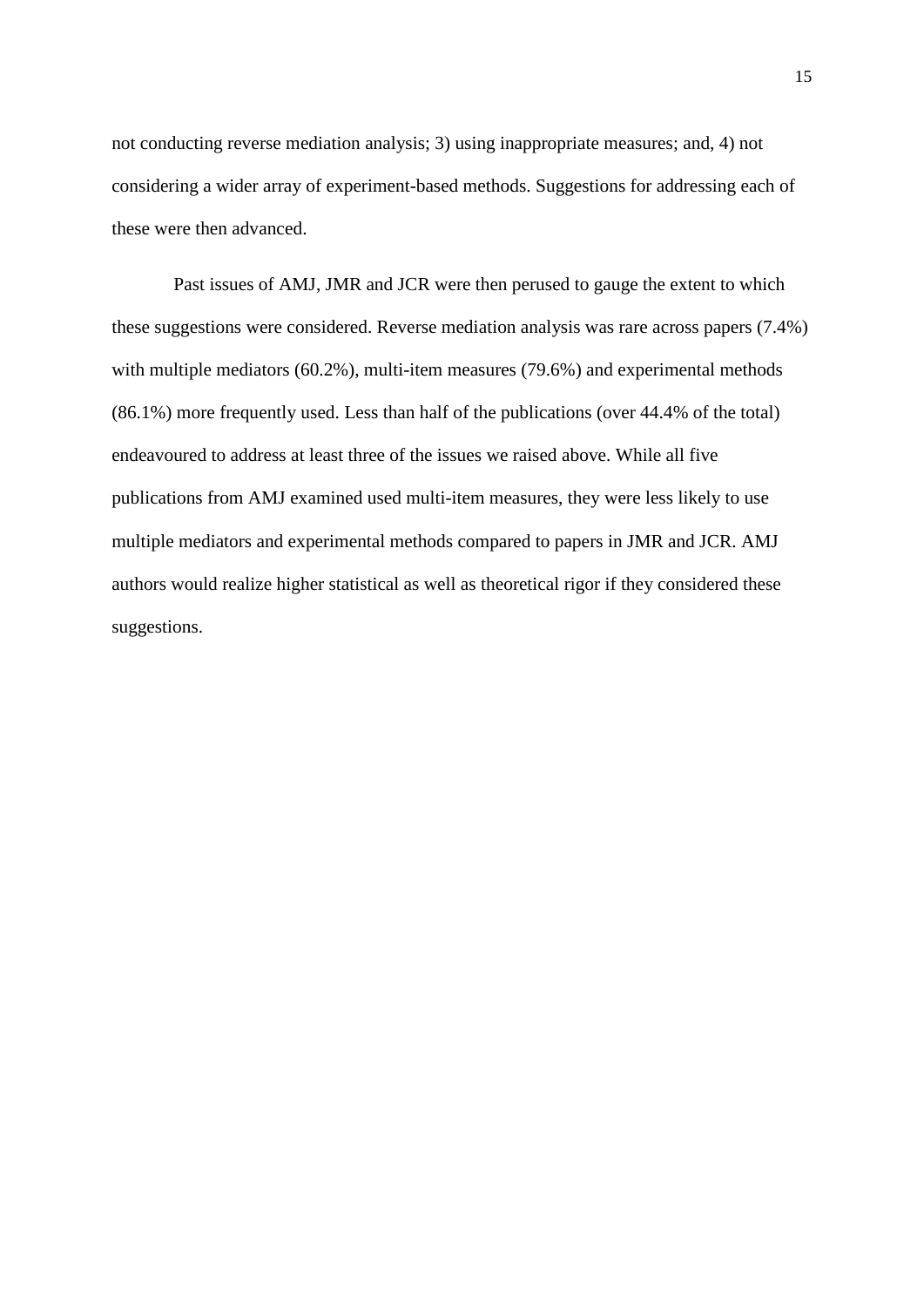## **References**

- Baron, R. M., & Kenny, D. A. (1986). The moderator–mediator variable distinction in social psychological research: Conceptual, strategic, and statistical considerations. *Journal of Personality and Social Psychology, 51*(6), 1173-1182.
- Bastos, W., & Brucks, M. (2017). How and why conversational value leads to happiness for experiential and material purchases. *Journal of Consumer Research, 44*(3), 598-612.
- Bellezza, S., Paharia, N., & Keinan, A. (2016). Conspicuous consumption of time: When busyness and lack of leisure time become a status symbol. *Journal of Consumer Research, 44*(1), 118-138.
- Biswas, D., Szocs, C., Chacko, R., & Wansink, B. (2017). Shining light on atmospherics: How ambient light influences food choices. *Journal of Marketing Research, 54*(1), 111-123.
- Bullock, J. G., Green, D. P., & Ha, S. E. (2010). Yes, but what's the mechanism? (don't expect an easy answer). *Journal of Personality and Social Psychology, 98*(4), 550-558.
- Danner, D., Hagemann, D., & Fiedler, K. (2015). Mediation analysis with structural equation models: Combining theory, design, and statistics. *European Journal of Social Psychology, 45*(4), 460-481.
- Festinger, L. (1957). *A theory of cognitive dissonance*, Stanford University Press, CA.
- Hayes, A. F. (2009). Beyond Baron and Kenny: Statistical mediation analysis in the new millennium, *Communication Monographs*, *76*(4), 408-420.
- Iacobucci, D., Saldanha, N., & Deng, X. (2007). A meditation on mediation: Evidence that structural equations models perform better than regressions. *Journal of Consumer Psychology, 17*(2), 139-153.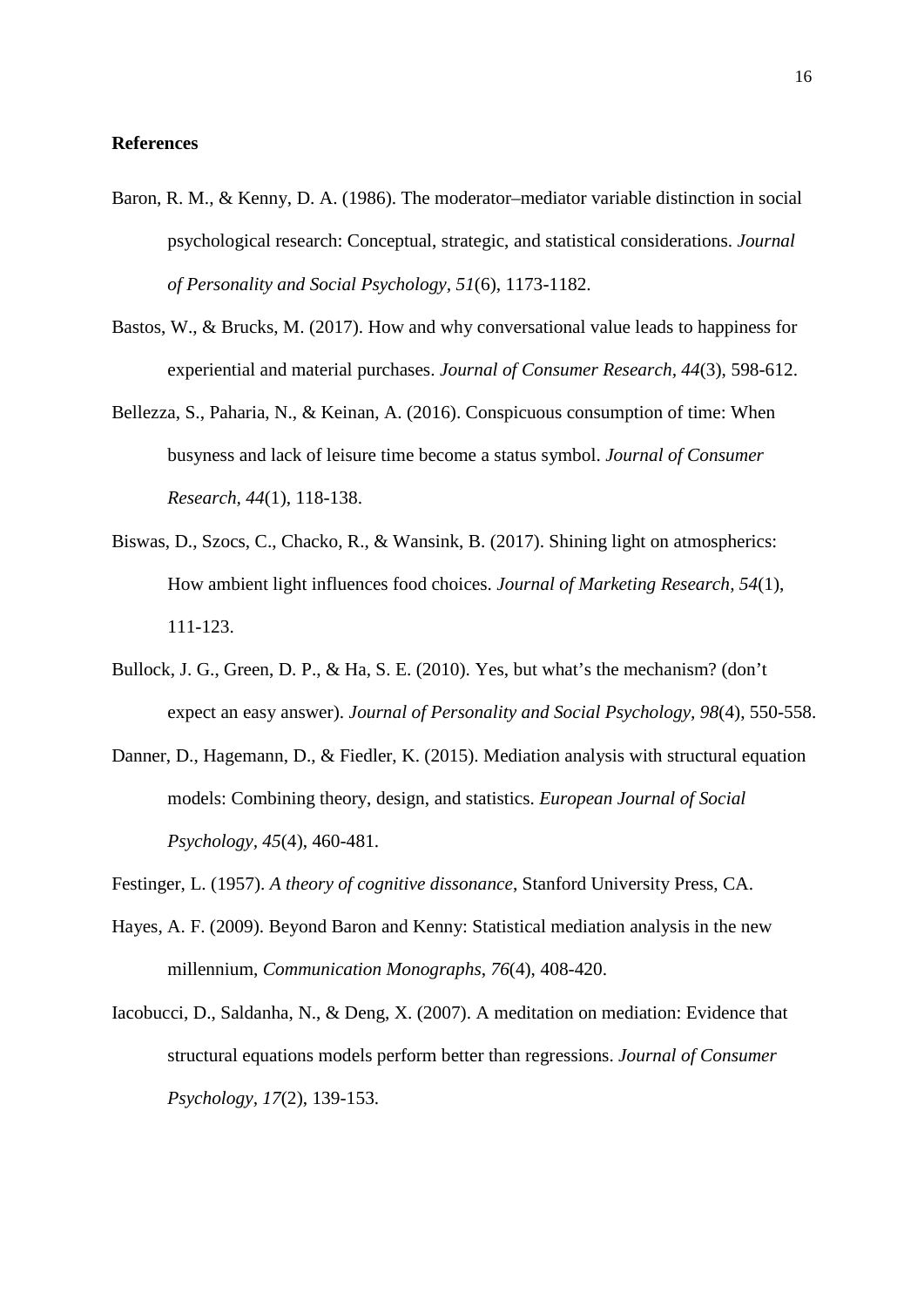- Muller, D., Judd, C. M., & Yzerbyt, V. Y. (2005). When moderation is mediated and mediation is moderated. *Journal of Personality and Social Psychology, 89*(6), 852- 863.
- Jacoby, J., & Sassenberg, K. (2011). Interactions do not only tell us when, but can also tell us how: Testing process hypotheses by interaction. *European Journal of Social Psychology, 41*(2), 180-190.
- Jiang, Y., Gorn, G.J., Galli, M., & Chattopadhyay, A. (2016). Does your company have the right logo? How and why circular- and angular-logo shapes influence brand attribute judgments. *Journal of Consumer Research, 42*(5), 709-726.
- Jiang, Y., Adaval, R., Steinhart, Y., & Wyer Jr, R. S. (2014). Imagining yourself in the scene: The interactive effects of goal-driven self-imagery and visual perspectives on consumer behavior. *Journal of Consumer Research, 41*(2), 418-435.
- Kim, J., Kim, J.-E., & Park, J. (2012). Effects of cognitive resource availability on consumer decisions involving counterfeit products: The role of perceived justification. *Marketing Letters, 23*(3), 869-881.
- Lemmer, G., & Gollwitzer, M. (2017). The "true" indirect effect won't (always) stand up: When and why reverse mediation testing fails. *Journal of Experimental Social Psychology, 69*, 144-149.
- MacKinnon, D. P., & Fairchild, A. J. (2009). Current directions in mediation analysis. *Current Directions in Psychological Science, 18*(1), 16-20.
- MacKinnon, D. P., Kisbu-Sakarya, Y., & Gottschall, A. C. (2013). Developments in mediation analysis. In T. D. Little, *The Oxford Handbook of Quantitative Methods in Psychology, 2*, 338-360.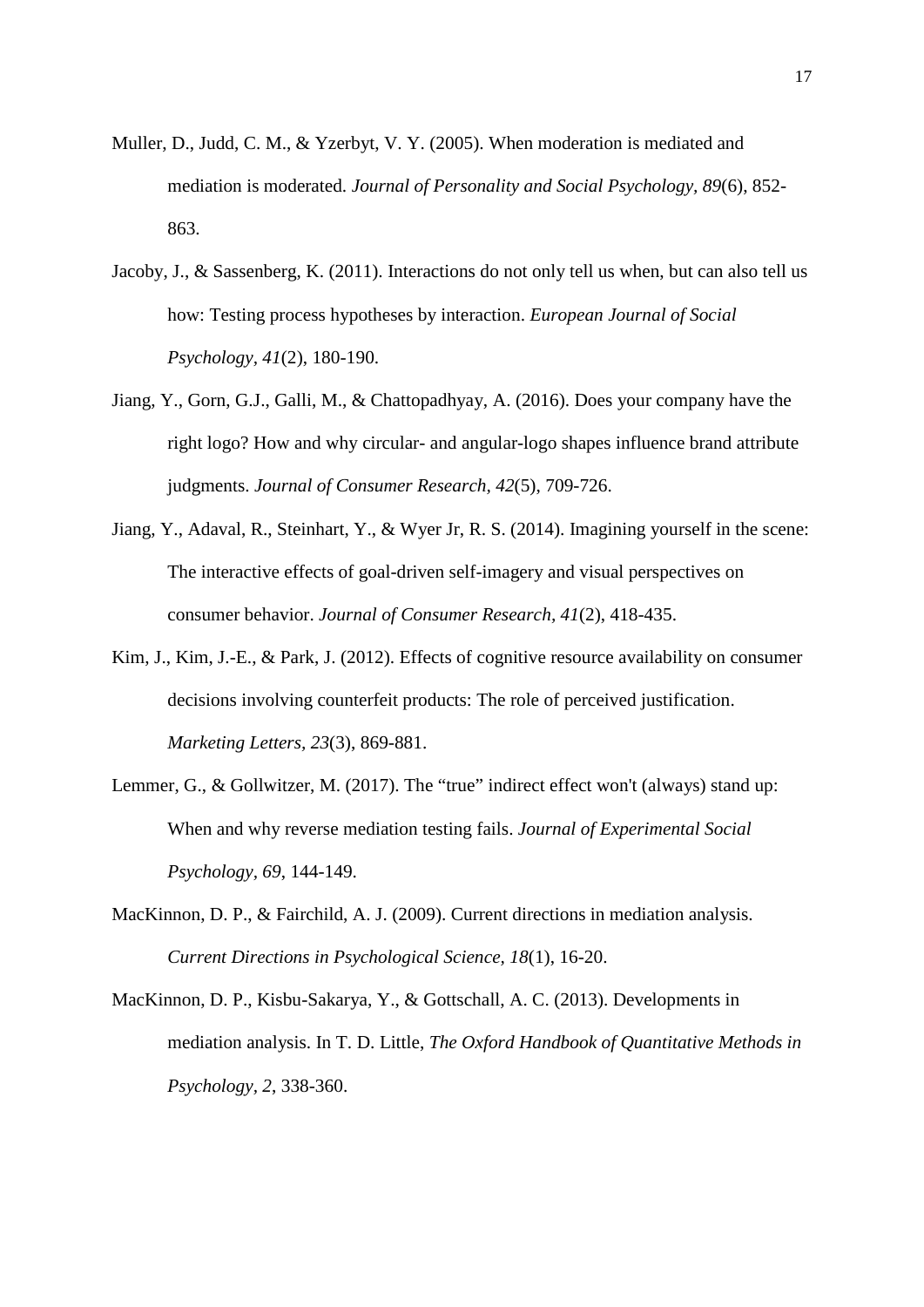- MacKinnon, D. P., & Pirlott, A. G. (2015). Statistical approaches for enhancing causal interpretation of the M to Y relation in mediation analysis. *Personality and Social Psychology Review, 19*(1), 30-43.
- Mao, W., & Oppewal, H. (2010). Did I choose the right university? How post-purchase information affects cognitive dissonance, satisfaction and perceived service quality. *Australasian Marketing Journal*, *18*(1), 28-35.
- Mukhopadhyay, A., Raghubir, P., & Wheeler, S. C. (2018). Judgments of taste and judgments of quality. *Journal of Consumer Psychology, 28*(1), 1-4.
- Preacher, K. J., Rucker, D. D., & Hayes, A. F. (2007). Addressing moderated mediation hypotheses: Theory, methods, and prescriptions. *Multivariate Behavioral Research, 42*(1), 185-227.
- Rossiter, J. R. (2002), The C-OAR-SE procedure for scale development in marketing, *International Journal of Research in Marketing*, *19*(4), 305-335.
- Rucker, D. D., Preacher, K. J., Tormala, Z. L., & Petty, R. E. (2011). Mediation analysis in social psychology: Current practices and new recommendations. *Social and Personality Psychology Compass, 5*(6), 359-371.
- Shrout, P. E., & Bolger, N. (2002). Mediation in experimental and nonexperimental studies: New procedures and recommendations. *Psychological Methods, 7*(4), 422-445.
- Spencer, S. J., Zanna, M. P., & Fong, G. T. (2005). Establishing a causal chain: why experiments are often more effective than mediational analyses in examining psychological processes. *Journal of Personality and Social Psychology*, *89*(6), 845- 851.
- Stephen, A. T., Zubcsek, P. P., Goldenberg, J. (2016). Lower connectivity is better: The effects of network structure on redundancy of ideas and customer innovativeness in interdependent ideation tasks. *Journal of Marketing Research, 53*(2), 263-279.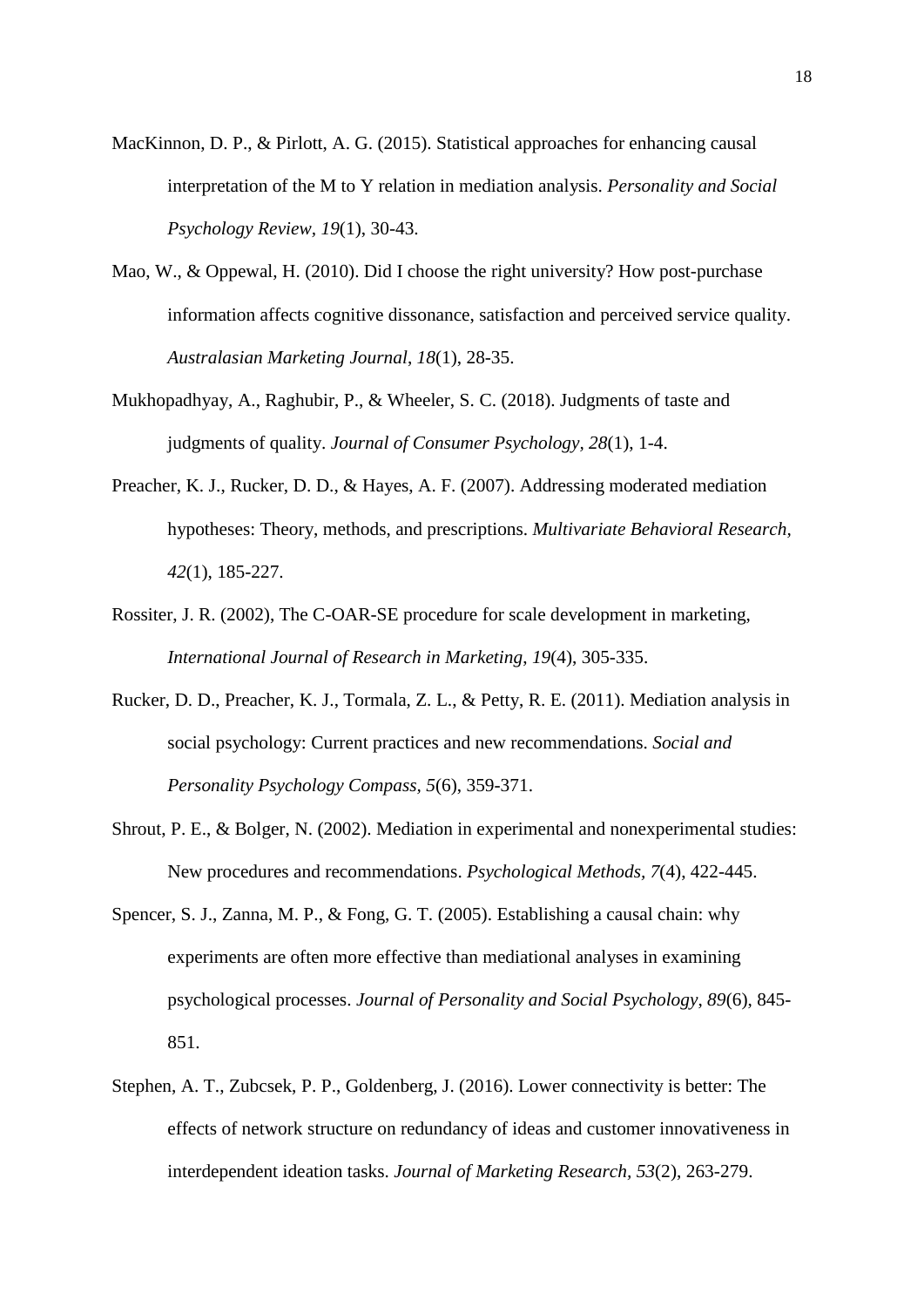- Stone-Romero, E. F., & Rosopa, P. J. (2008). The relative validity of inferences about mediation as a function of research design characteristics. *Organizational Research Methods, 11*(2), 326-352.
- Thoemmes, F. (2015). Reversing arrows in mediation models does not distinguish plausible models. *Basic and Applied Social Psychology, 37*(4), 226-234.
- White, K., Lin, L., Dahl, D. W., & Ritchie, R. J. B. (2016). When do consumers avoid imperfections? Superficial packaging damage as a contamination cue. *Journal of Marketing Research, 53*(1), 110-123.
- Yan, D., Sengupta, J., & Hong, J. (2016). Why does psychological distance influence construal level? The role of processing mode. *Journal of Consumer Research, 43*(4), 598-613.
- Zhao, X., Lynch Jr, J. G., & Chen, Q. (2010). Reconsidering Baron and Kenny: Myths and truths about mediation analysis. *Journal of Consumer Research, 37*(2), 197-206.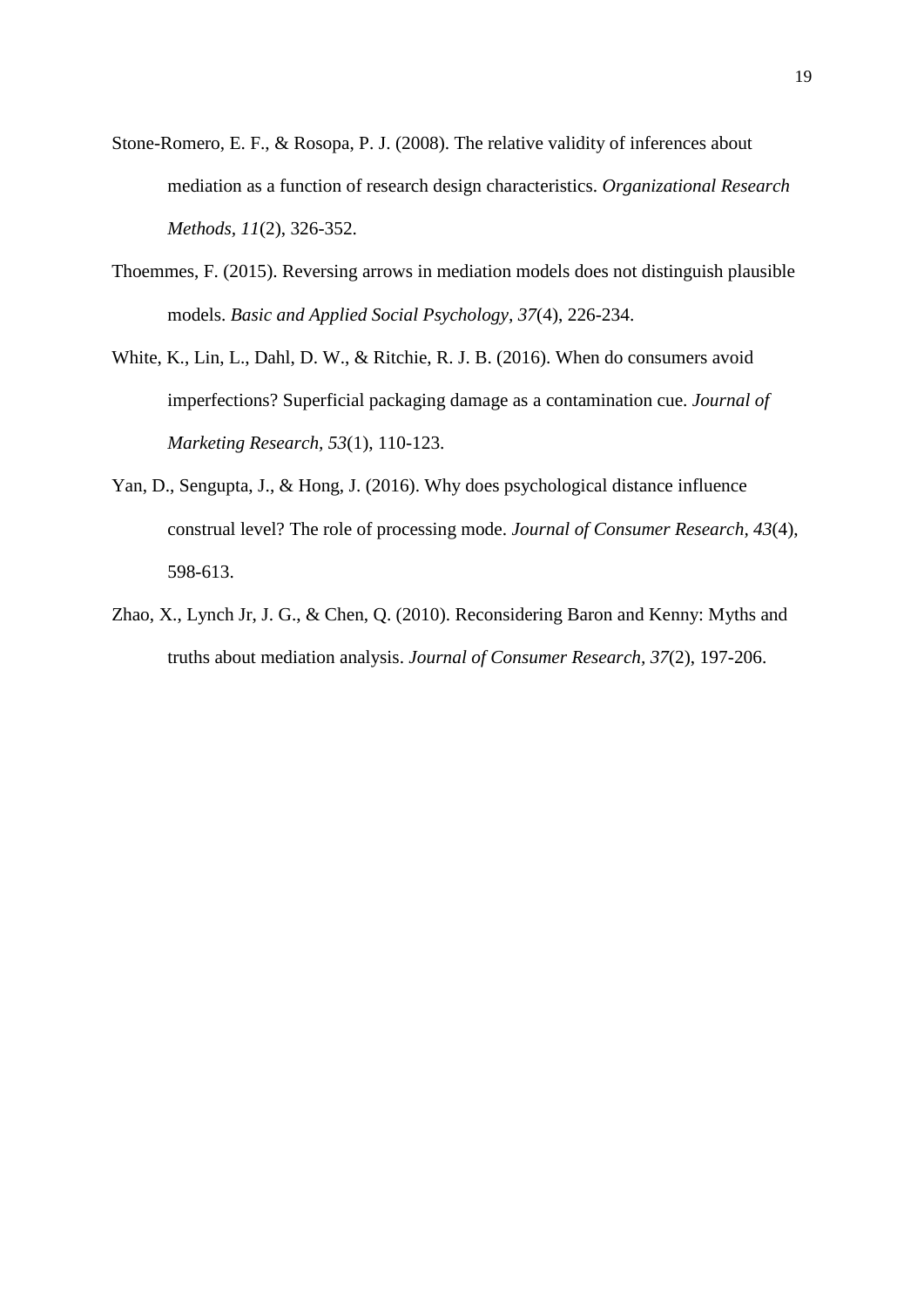## **Table 1.**

# **Simulation Results**

| True       | (1) Full mediation                | (2) Model with    | (3) Model with               | $(4)$ Model with                  |
|------------|-----------------------------------|-------------------|------------------------------|-----------------------------------|
| Parameters | model                             | $M_1$             | $M_1$ and $M_2$              | $M_1$ and $M_3$                   |
| $b_1 = 1$  | $1.046***$                        | $1.020***$        | $0.997***$                   | $1.069***$                        |
|            | [0.984, 1.107]                    | [0.914, 1.125]    | [0.911, 1.083]               | [0.984, 1.154]                    |
| $b_2 = 1$  | $0.979***$<br>[0.915, 1.043]      |                   | $1.008***$<br>[0.919, 1.098] |                                   |
| $b_3 = -1$ | $-0.980***$<br>$[-1.042, -0.918]$ |                   |                              | $-1.008***$<br>$[-1.094, -0.922]$ |
| $c' = 0$   | $-0.123$                          | $-0.096$          | $-1.115***$                  | $0.894***$                        |
|            | $[-0.280, 0.034]$                 | $[-0.316, 0.123]$ | $[-1.317, -0.914]$           | [0.697, 1.091]                    |

\*\*\*: p< .01.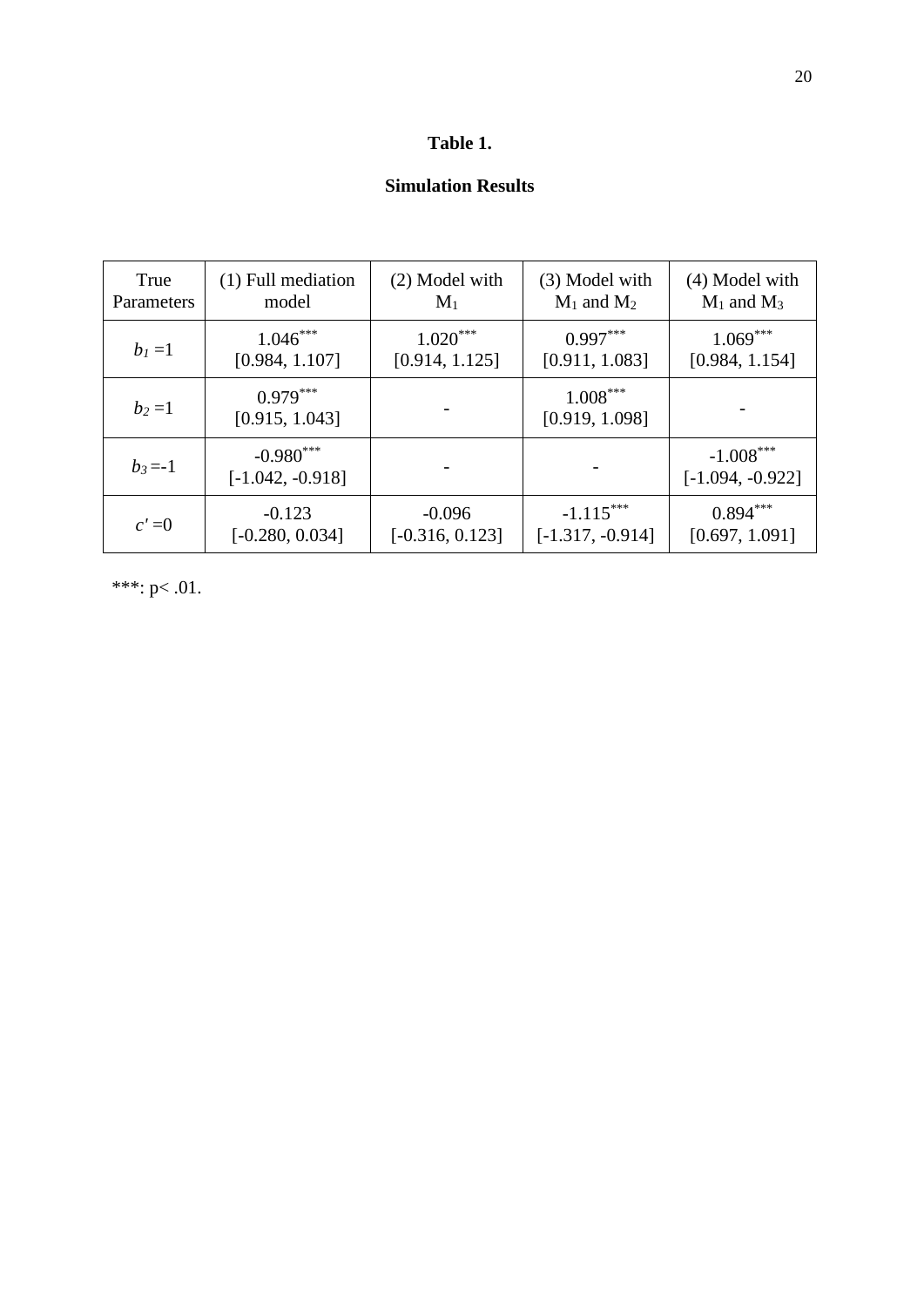

# **The Baron and Kenny's Model of Mediation**

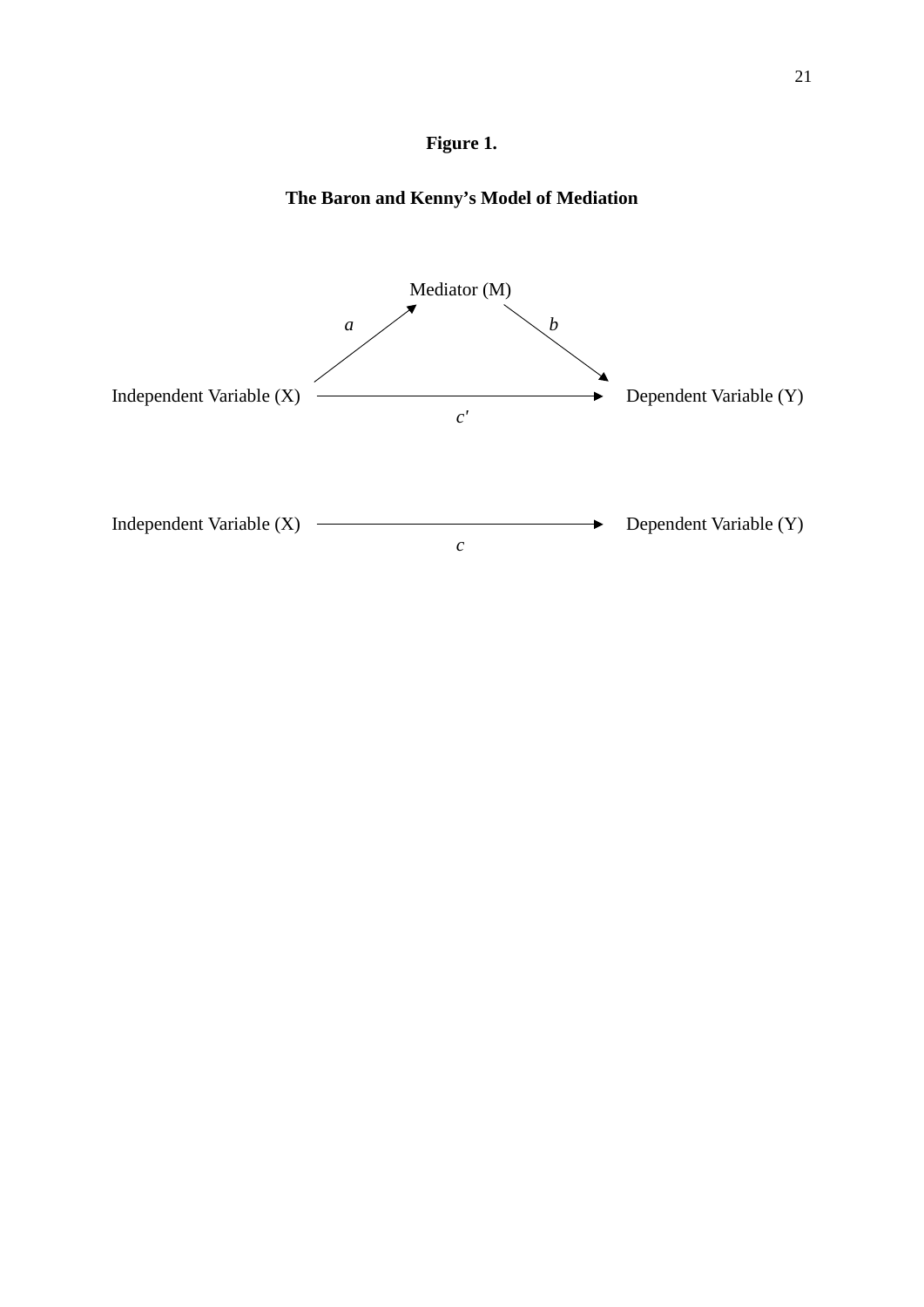

# **Three Mediators Model: Hypothetical Illustration**